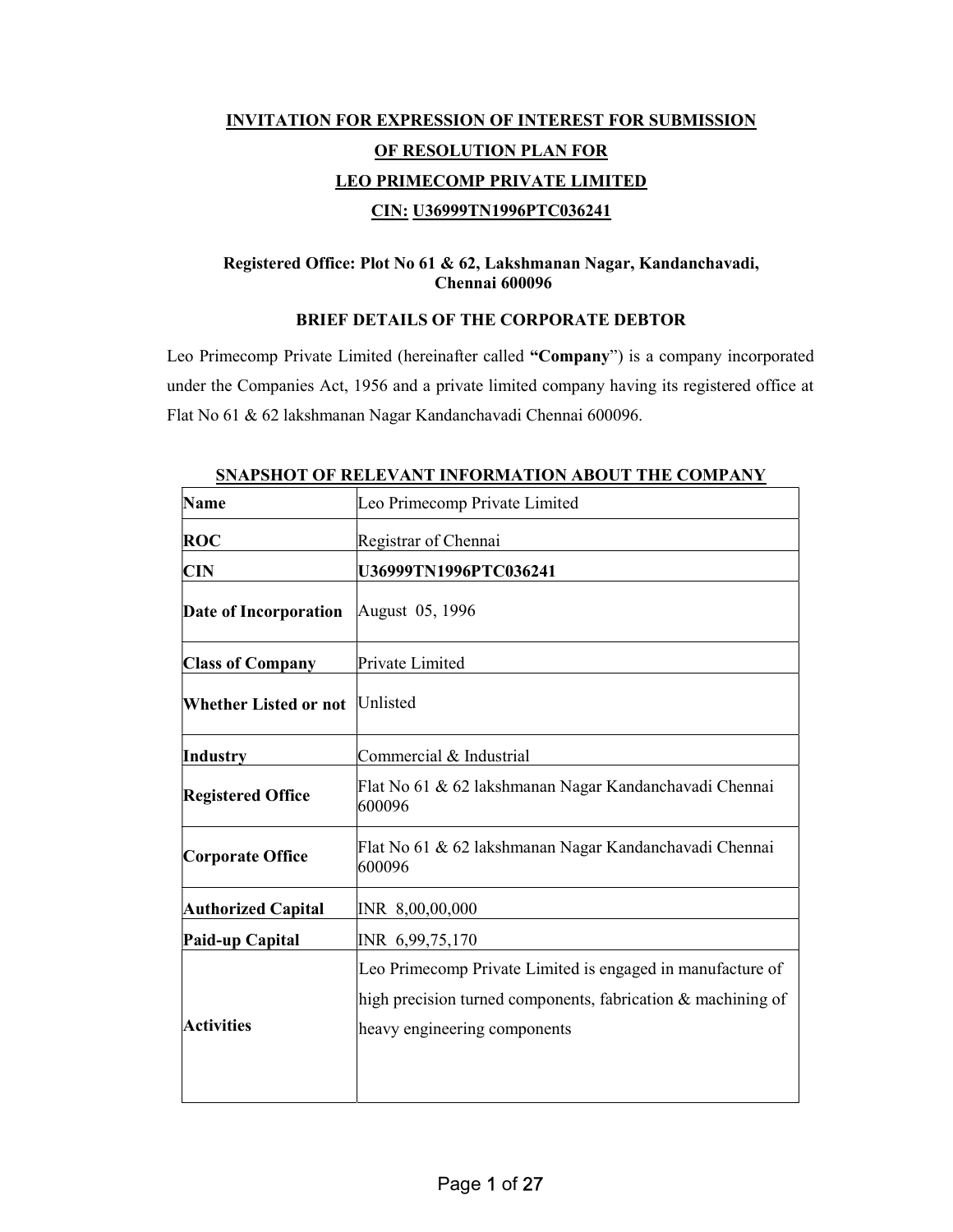The Company has two divisions viz. Light Engineering  $\&$  Heavy Engineering situated in and around Chennai, Tamil Nadu

The Company has Four manufacturing units out of which three units for light Engineering and one unit for Heavy Engineering.

Heavy Engineering unit situated at

1. No 61, CINNA OPULAPURAM, GUMMUDIPOONDI-601201

Light Engineering unit situated at

2. NO166, Perunkudi industrial Estate, Perungudi, Chennai-600096

3. NO.61& 62, Laxmanan Nagar, KANDAN CHAVADI, Chennai-600096

4. No 28, PONMAR Village, Thiruporur Pachayet union, Chengalpattu Taluk, Kanchepuram Dist

 At present all the units are running with minimum capacity. For more details visit https://www.leoprimecomp.com/

The Company is currently undergoing Corporate Insolvency Resolution Process ("CIRP") as per the provisions of the Insolvency and Bankruptcy Code, 2016 ("IBC" or "Code"), pursuant to an order of Hon'ble NCLT, Chennai dated July 24, 2019 ("NCLT Order"). A copy of the NCLT Order can be found at https://www.leoprimecomp.com/

Mr. Mathur Sabhapathy Viswanathan (IBBI/IPA-001/IP-P00674/2017-2018/11148) ("RP"/"Resolution Professional") was appointed as the Interim Resolution Professional ("IRP") of the Company vide the NCLT Order dated July 24, 2019 and confirmed as the Resolution Professional on August 26, 2019 by the Committee of Creditors ('CoC') under the Code.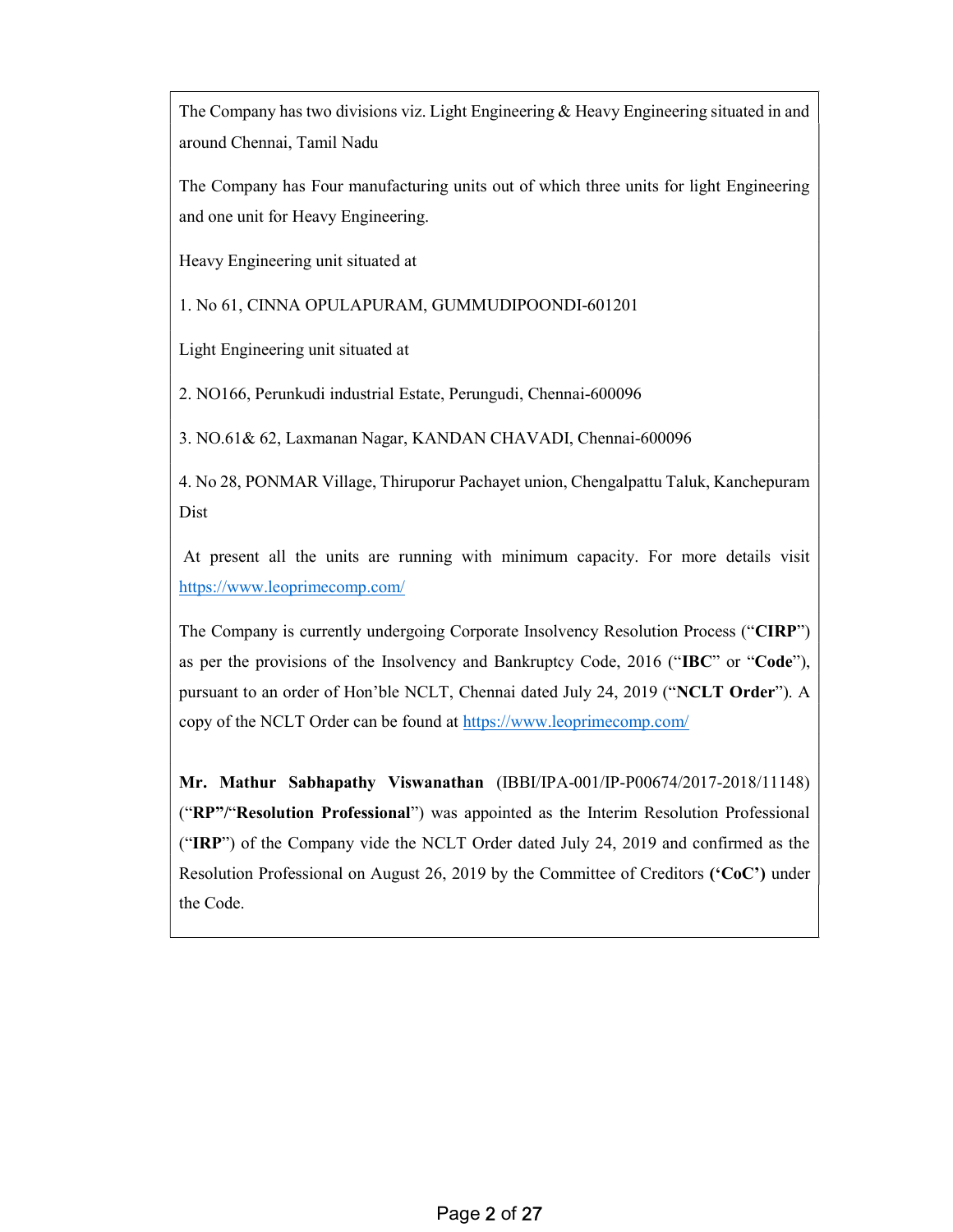Pursuant to Section 25(2)(h) of the Code, read with Regulation 36A of the Insolvency and Bankruptcy Board of India (Insolvency Resolution Process for Corporate Persons) Regulations, 2016 ("CIRP Regulations"), the RP hereby invites Expression of Interest ("EOI") from interested and eligible prospective resolution applicants ("Prospective Resolution Applicant" or "PRA") for the purpose of submission of Resolution Plan in respect of the Company.

This is the detailed invitation for expression of interest referred in Regulation 36 A (3) and (4) of the CIRP Regulations.

### ELIGIBILITY CRITERIA UNDER SECTION 25 (2) (h)

To be eligible to submit EOI, the PRAs must satisfy the following eligibility criteria, as approved by the COC in accordance with Section 25 (2) (h) of the Code.

## A. For PRAs that are Corporate- Private/ Public Limited Company, LLP, body Corporate whether incorporated in India or outside India, Consortium or Individual :

- I. Minimum Tangible Net Worth ("TNW") for the Company in INR 5 to 10 crores Group Level/standalone and for the Individuals in INR 2 to 5 Crores
- II. Should produce a satisfactory Conduct of Account Certificate issued by the Bank which they are operating with.
- III. Should have the administrative and operational capacity to manage the business of the Corporate debtor

### 1. DISQUALIFICATION UNDER SECTION 29A OF THECODE

Please note that a PRA will not be eligible to submit the EOI if it or any person acting jointly or in concert with it is disqualified under Section 29A of the Code (as amended from time to time, including extant law/ regulations prevailing at the time of evaluation of eligibility criteria).

In case of a Consortium, each member of the Consortium should be eligible under Section 29A of the Code.

Each PRA, along with EOI, is required to furnish an undertaking as per Regulation 36A (7) of the CIRP Regulations in the form as set out in Annexure 'A' hereof confirming that it is not disqualified under Section 29A of the Code.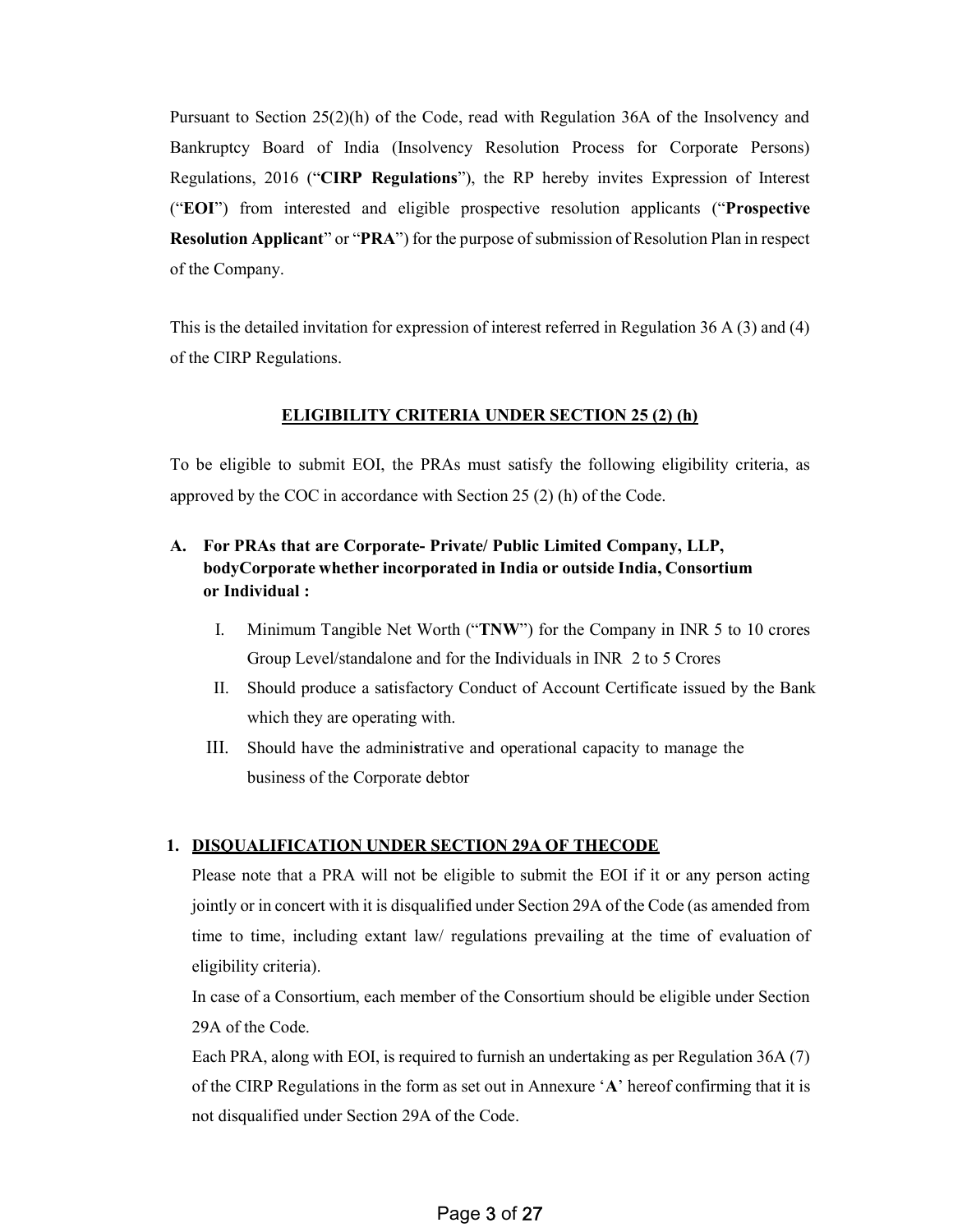#### 2. REFUNDABLE DEPOSIT

Along with the EOI, PRAs shall be required to provide along with the EOI a non-interest bearing refundable deposit by way of Fixed deposit by marking lien in the name of Corporate Debtor – "Leo Primecomp Private Limited" or Banker's Cheque /Demand Draft in favour the "Leo Primecomp Private Limited" payable at Chennai for INR 1,00,00,000/- (Rupees One Crore).

Subject to Clause (f) of Regulation 36A (7) of the CIRP Regulations ("an undertaking by the prospective resolution applicant that every information and records provided in expression of interest is true and correct and discovery of any false information or record at any time will render the applicant ineligible to submit resolution plan, forfeit any refundable deposit, and attract penal action under the Code"), the Refundable Deposit shall be refunded (without interest) within 30 days of the following:

- (a) Rejection of EOI of such PRA and/or non-inclusion of the PRA in the final list of eligible PRAs;
- (b) Withdrawal of the PRA from the resolution plan process (where such withdrawal is notified to the Resolution Professional in writing) before submission of resolution plan;
- (c) PRA failing to submit the resolution plan by the due date as specified by the RP for submission of resolution plan;
- (d) Submission of resolution plan by the PRA, provided the Refundable Deposit is not adjusted against any deposit to be provided at the time of submission of the resolution plan;
- (e) The impact of any gains/ losses on account of foreign exchange fluctuation, if any shall be borne by PRA without any recourse to RP/COMPANY/ CoC.

### 3. LAST DATE OF SUBMISSION OF EOI

The last date for submission of EOI is October 15, 2021. ("Last Date").

### Note: Any EOI submitted after the Last Date shall be rejected.

Provided that the Resolution Professional may extend the Last Date, with approval of the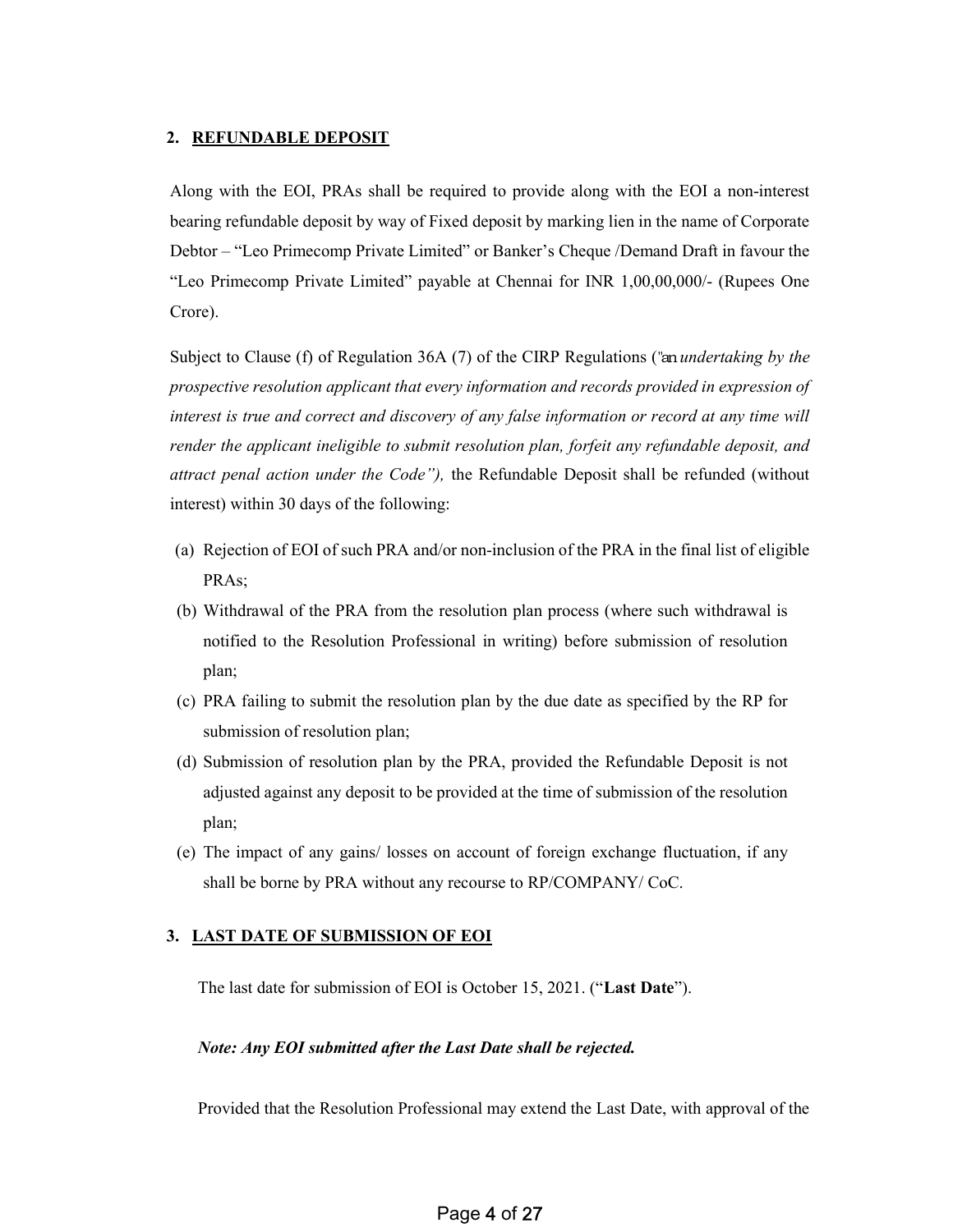CoC (at its sole discretion).

#### 4. SUBMISSION OF EOI

The EOI should be unconditional and should be submitted in the format attached as Annexure 'C'. It should be accompanied with the following documents/ information:

- a. For all PRAs Profile of PRA including subsidiaries (wholly-owned subsidiary and partly-owned subsidiary if any), promoter and promoter group, parent company and ultimate parent company and key managerial personnel.
- b. For all PRAs Copies of Certificate of Incorporation/ Registration and Constitutional Documents (MoA, AoA) or other equivalent organizational documents. Copy of PAN card, GST number or equivalent documents as applicable.
- c. For all PRAs Audited financial statements of the PRA for Financial Year 2016-2017, Financial Year 2017-2018, Financial Year 2018-2019, Financial Year 2019-2020, Financial Year 2020-21 (provisional or audited) and/or its promoter/promoter group or any other group company as per eligibility criteria. In case of non-availability of the audited financial statements for the financial year 2019-2020, the provisional financial statement duly certified by the Management.
- d. For all PRAs A notarized/apostle (as applicable) declaration from the PRA in order to demonstrate that the promoter/promoter group or any other group company are part of the same group, in case the interested party is using such entities for meeting the eligibility criteria. Please note that the PRA shall provide all relevant documents for its promoter/promoter group or any other group company, if required to meet the eligibility criteria.
- e. A Confidentiality Undertaking in the format attached as Annexure 'D'.
- f. A list of connected persons of the PRAs (including each member of the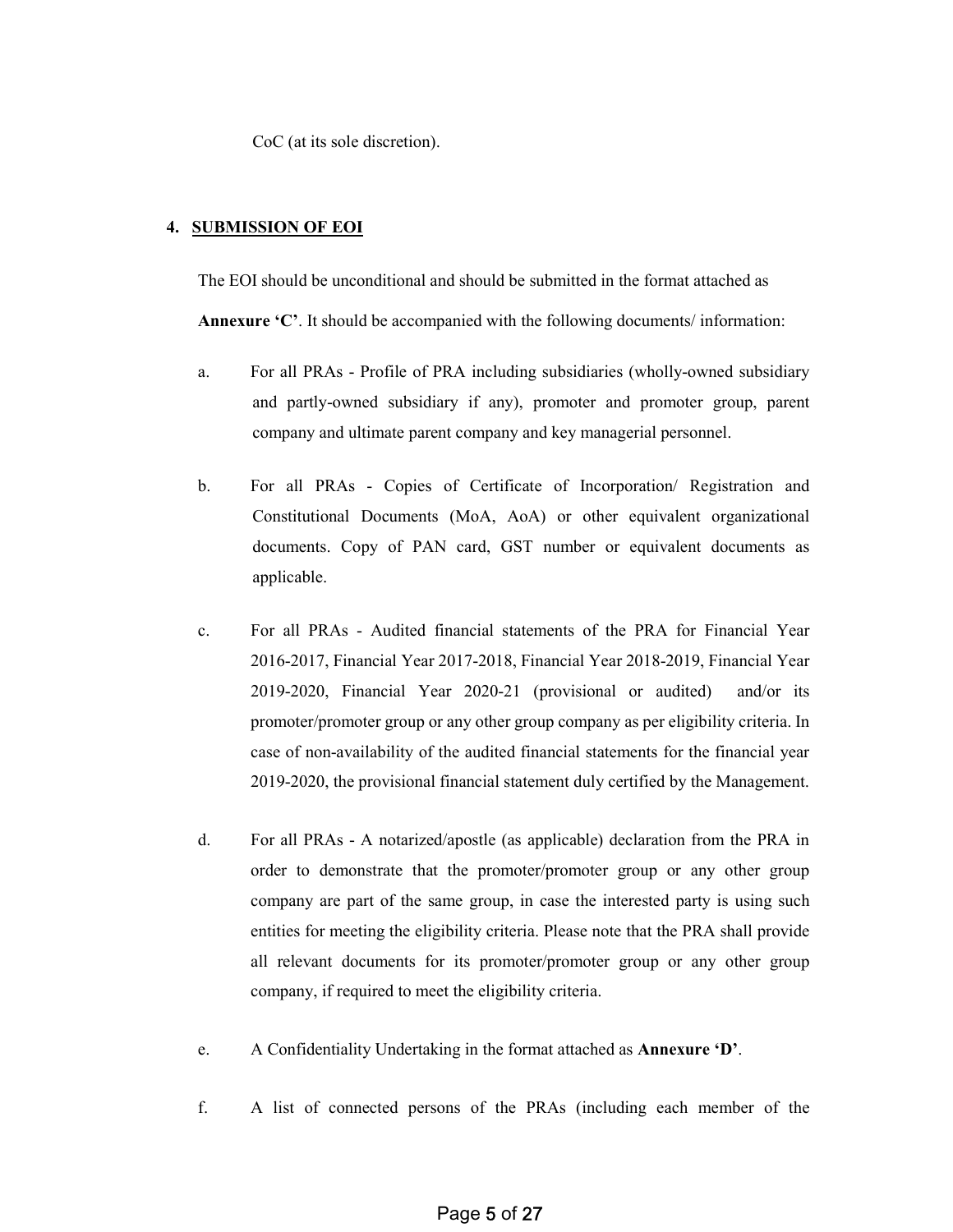#### Consortium), as defined under Section 29A of the Code.

- g. A statement showing how the PRA meets the conditions laid down in the eligibility criteria along-with documents to substantiate the same including statement of disclosure giving details if the resolution applicant or any of its related parties has failed to implement or contributed to the failure of implementation of any other resolution plan approved by the adjudicating authority at any time in the past under the Code
- h. In case of a Consortium, the relevant documents will need to be provided by each member of the Consortium.
- i. Any additional document/information asked by Resolution Professional or CoC must be furnished by PRA
- j. Proof of furnishing Refundable Deposit.
- k. EOI shall be submitted in following manner:
	- a. Electronically at:msv8200@gmail.com
	- b. Hard Copy EOI along with the Refundable Deposit shall be submitted to following address:

Mr. Mathur Sabhapathy Viswanathan Resolution Professional, Leo Primecomp Private Limited 15/35, Musafer Jung Bahadur Street, Triplicane, Chennai 600 005

### 5. CONSORTIUM

Where the EOI is being submitted by a consortium of joint bidders ("Consortium"), the EOI, along with all undertakings submitted pursuant to this EOI shall be signed by each member of the Consortium. Please further note that:

a. A Person cannot be part of more than 1 (one) consortium submitting the EOI. Further a Person shall submit only 1 (one) EOI, either individually as a PRA or as a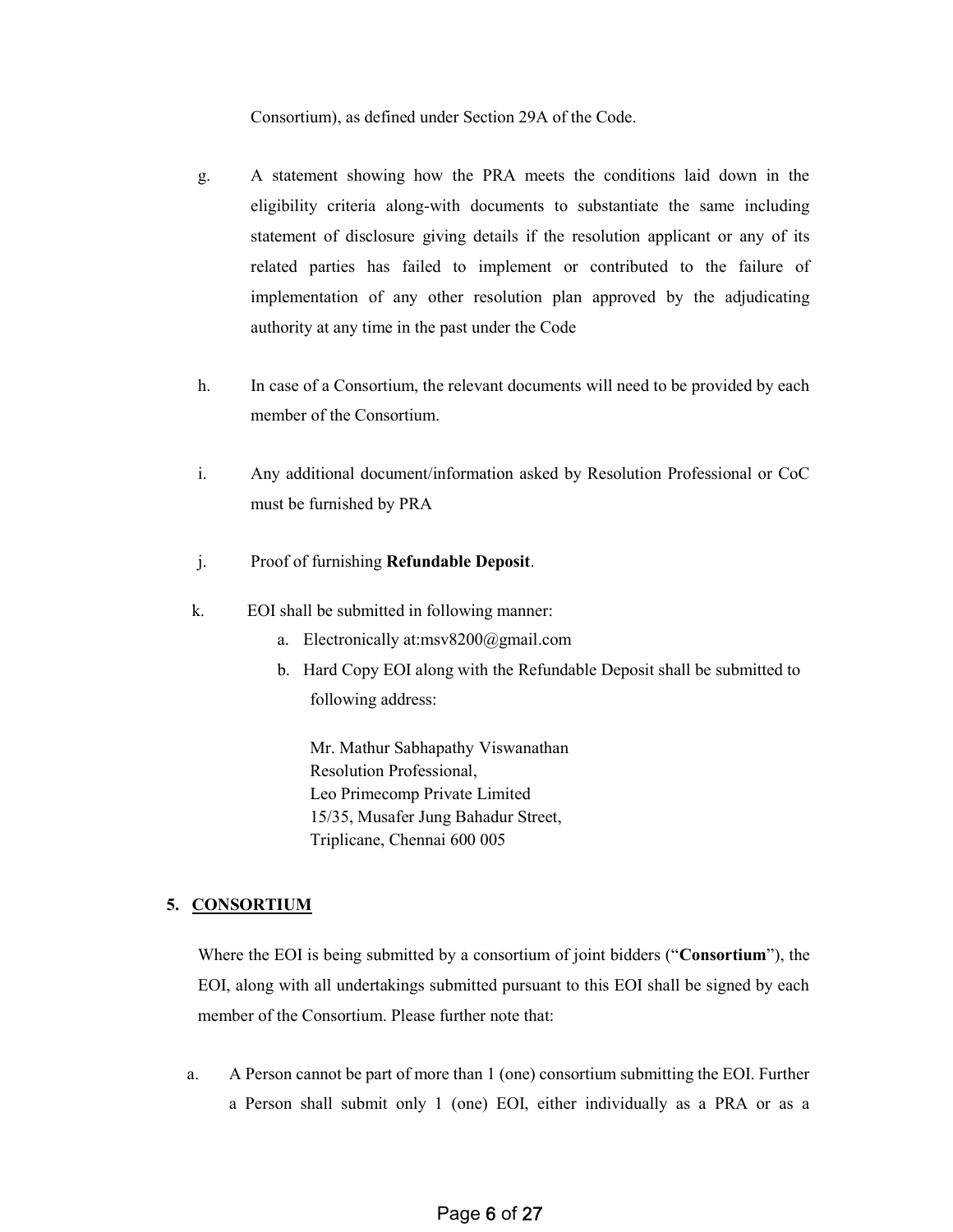constituent of a Consortium;

- b. the Consortium shall submit the copy of duly notarized consortium agreement/MOU, if any, entered into between the Consortium members, setting out the respective obligations of the Consortium members;
- c. Consortium should not consist of more than 4 members and a Lead member must be identified at the time of submission of the EoI and no member should have a stake lower than 10% in the consortium.
- d. In case the consortium is of body corporate, TNW of consortium shall be calculated as weighted average of individual member's TNW (value of negative TNW members shall be considered as Nil). Provided that only such portion of their TNW as is proportionate to their shareholding in the consortium will count towards the qualification criteria of TNW under this EOI.
- e. In case the consortium is of FIs/Funds/PE Investors/NBFCs/Any other applicants, the minimum AUM of consortium shall be calculated as weighted average of individual member's AUM OR Committed funds available for investment/deployment in Indian companies shall be calculated as weighted average of individual member's committed fund to investment/deployment in Indian companies.
- f. Each member of the Consortium shall nominate and authorize a Lead member to represent and act on behalf of the members of the Consortium. Such Lead member shall be the single point of contact on behalf of the Consortium with the Resolution Professional and the CoC, their representative and advisors in connection with all matters pertaining to the Consortium;
- g. the members of the Consortium shall be jointly and severally liable in respect of obligations under the EOI/ undertakings given to the Resolution Professional;
- h. if any 1 (one) member of the Consortium is disqualified under Section 29A of the Code, then the entire Consortium; i.e., all the members of such Consortium shall stand disqualified;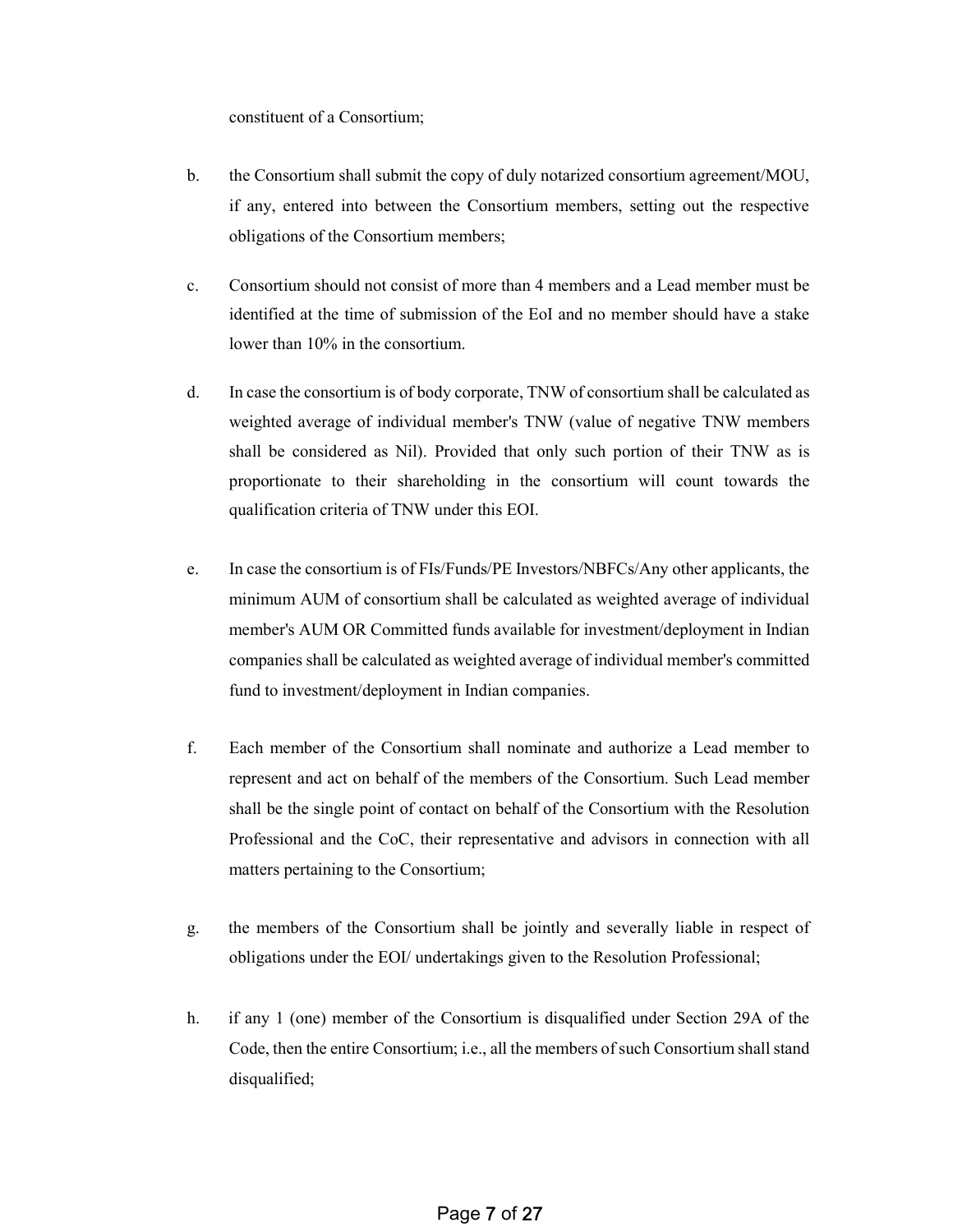- i. The EOI must detail the members of the Consortium, the Lead Member and the proposed percentage holding of each member;
- j. No change of Lead Member or any member whose financials have been considered towards the eligibility criteria shall be permitted post submission of EOI (except with approval of the CoC).

### 6. IMPORTANT NOTICES

- 1) CoC has the right to cancel or modify or withdraw the process of invitation of EOI or Resolution Plans without assigning any reason and without any liability. This is not an offer document and is issued with no commitment.
- 2) CoC has the right to amend this Invitation for Expression of Interest (hereinafter "IEOI") or issue further supplements to the EOI or right to require additional documents from the PRAs without assigning any reason and without any liability. PRAs should regularly visit the Company's web site at https://www.leoprimecomp.com/ to keep themselves updated regarding clarifications/ amendments/ time-extensions, if any.
- 3) It may be noted that the eligibility criteria for PRAs has been evolved in accordance with the provisions of the Code and CIRP Regulations. EOIs of only those interested parties who meet the eligibility and other criteria specified herein shall be considered. Resolution Professional/ CoC reserve their right to reject the EOI of any PRA and not include them in the provisional or final list of eligible PRAs incase:
	- (a) The PRA does not meet the eligibility criteria set out herein;
	- (b) If the EOI submitted by the PRA is incomplete or the PRA does not submit the documents as required under this IEOI or does not submit such further documents or information as requested by the Resolution Professional for conducting due diligence on the PRA;
	- (c) If any information/record provided is false, incorrect, inaccurate or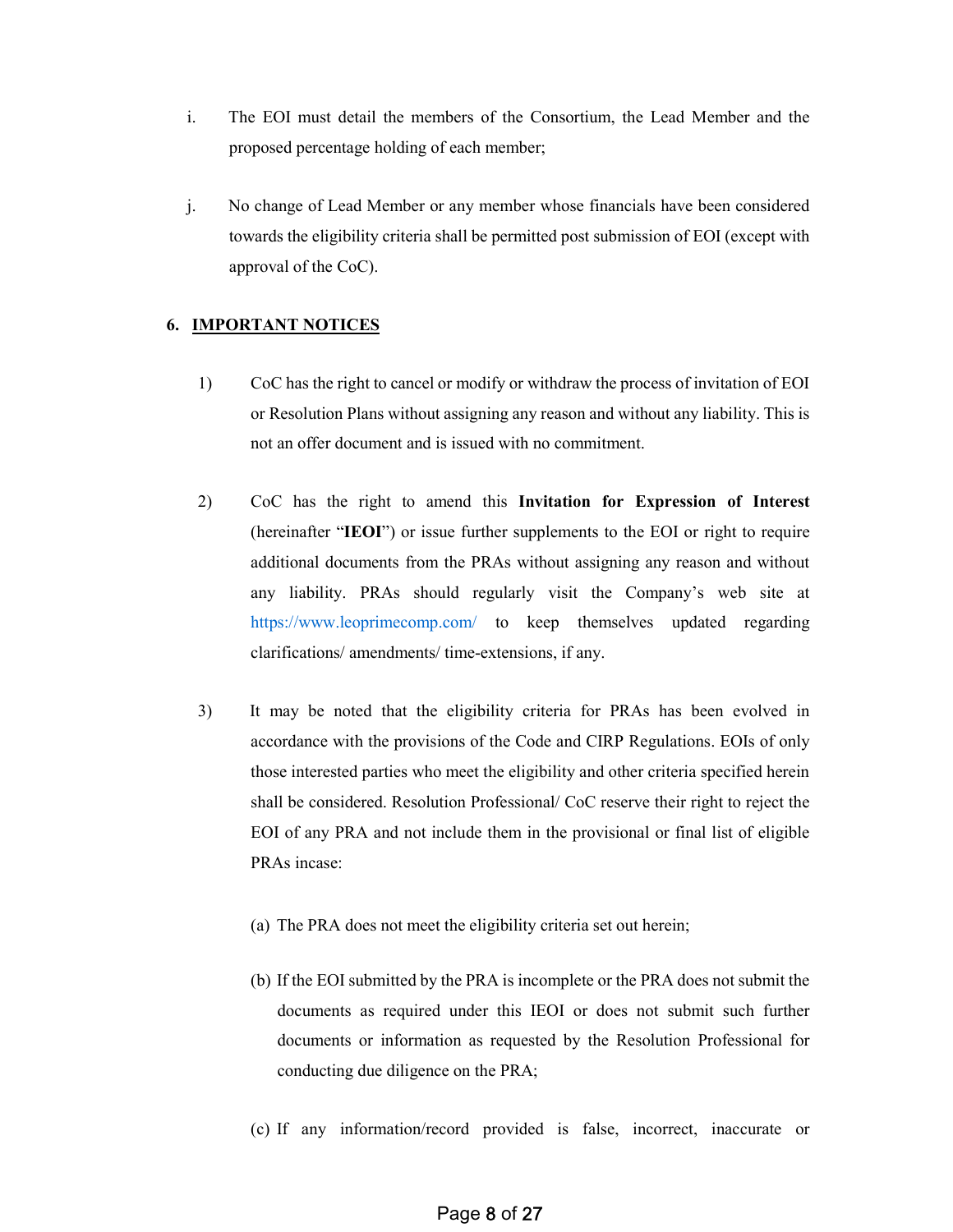misleading;

- (d) If in the opinion of the COC, the PRA is undesirable or not credible or if the PRA fails to provide information, if requested, to establish its credibility, eligibility or ability to implement a resolution plan.
- 4) No oral conversations or agreements with the Resolution Professional or any official, agent or employee of the Resolution Professional, or any member of the COC, or any official, agent or employee of the Company shall affect or modify any terms of this EOI.
- 5) Neither the PRA nor any of representatives of the PRA shall have any claims whatsoever against the Resolution Professional or its advisors or any member of the COC or any of their directors, officials, agents or employees arising out of or relating to this EOI.
- 6) By submitting its EOI, each PRA shall be deemed to acknowledge that it has carefully read the entire "IEOI" and has fully informed itself as to all existing conditions and limitations. Ignorance of law/s will not be treated as any excuse.
- 7) The PRA acknowledges that the investment in the Company shall be made by the PRA on an "as is, where is" basis and the RP or the COC will not be providing any representations or warranties for the Company.
- 8) All the EOIs received will be reviewed by RP in consultation with its advisors and CoC and a provisional list of eligible PRAs shall be shared in accordance with the Code and CIRP Regulations.
- 9) For any clarifications on the process of submission of EOI, please contact on msv8200@gmail.com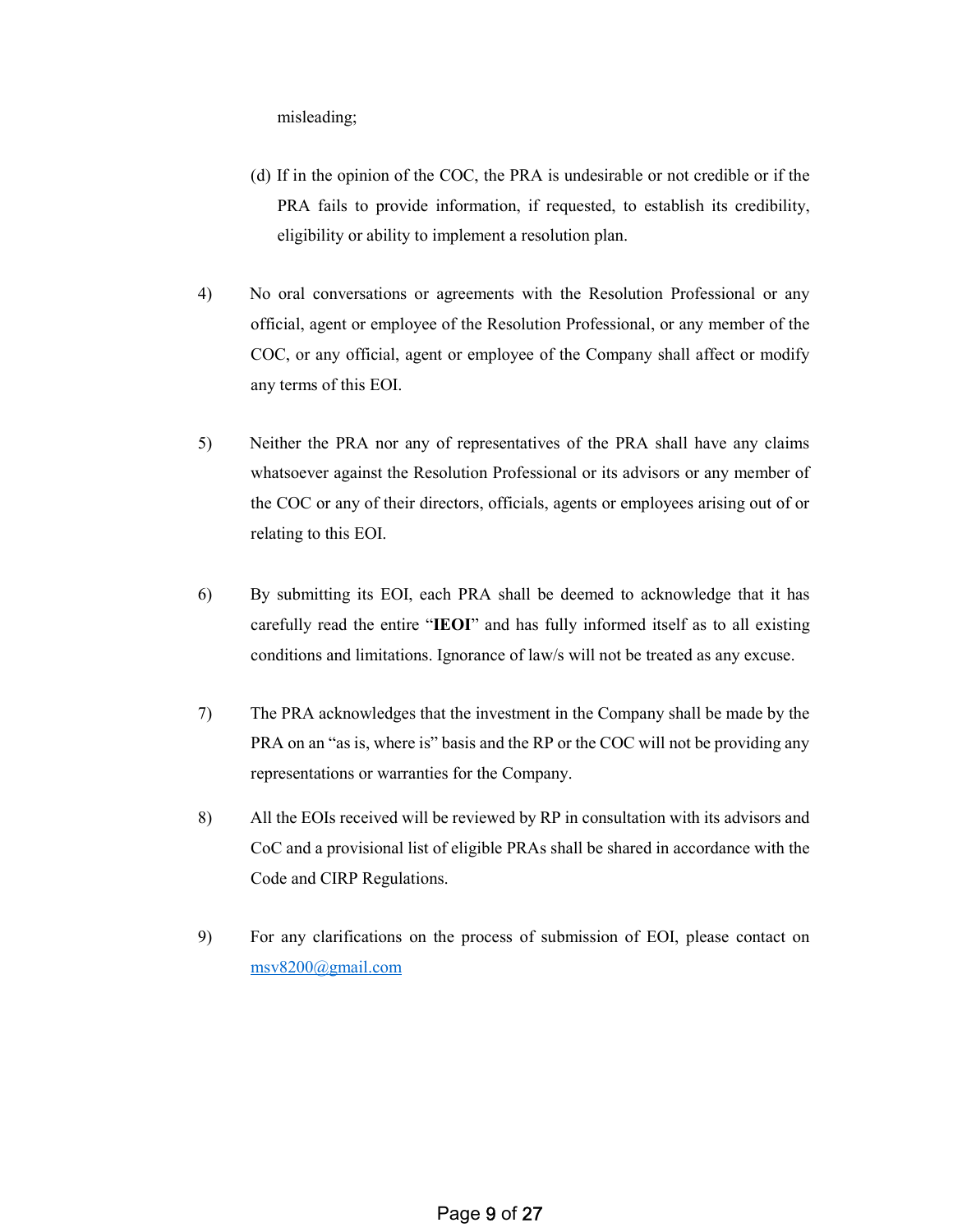### NON-REFUNDABLE DEPOSIT

At the time of Resolution Plan approval by the COC, The PRA shall remit a Non- Refundable EMD of INR 5 Cores or 10% of the amount payable under the Resolution plan whichever is higher within 7 days of intimation of such approval.

Issued by:

Mathur Sabhapathy Viswanathan Resolution Professional, IBBI/IPA-001/IP-P00674/2017-2018/11148

Address for Correspondence in this regard: 15/35 Musafer Jung Bahadur Street, Triplicane, Chennai - 600 005 Email ID: msv8200@gmail.com Registered email ID with IBBI: msv8200@gmail.com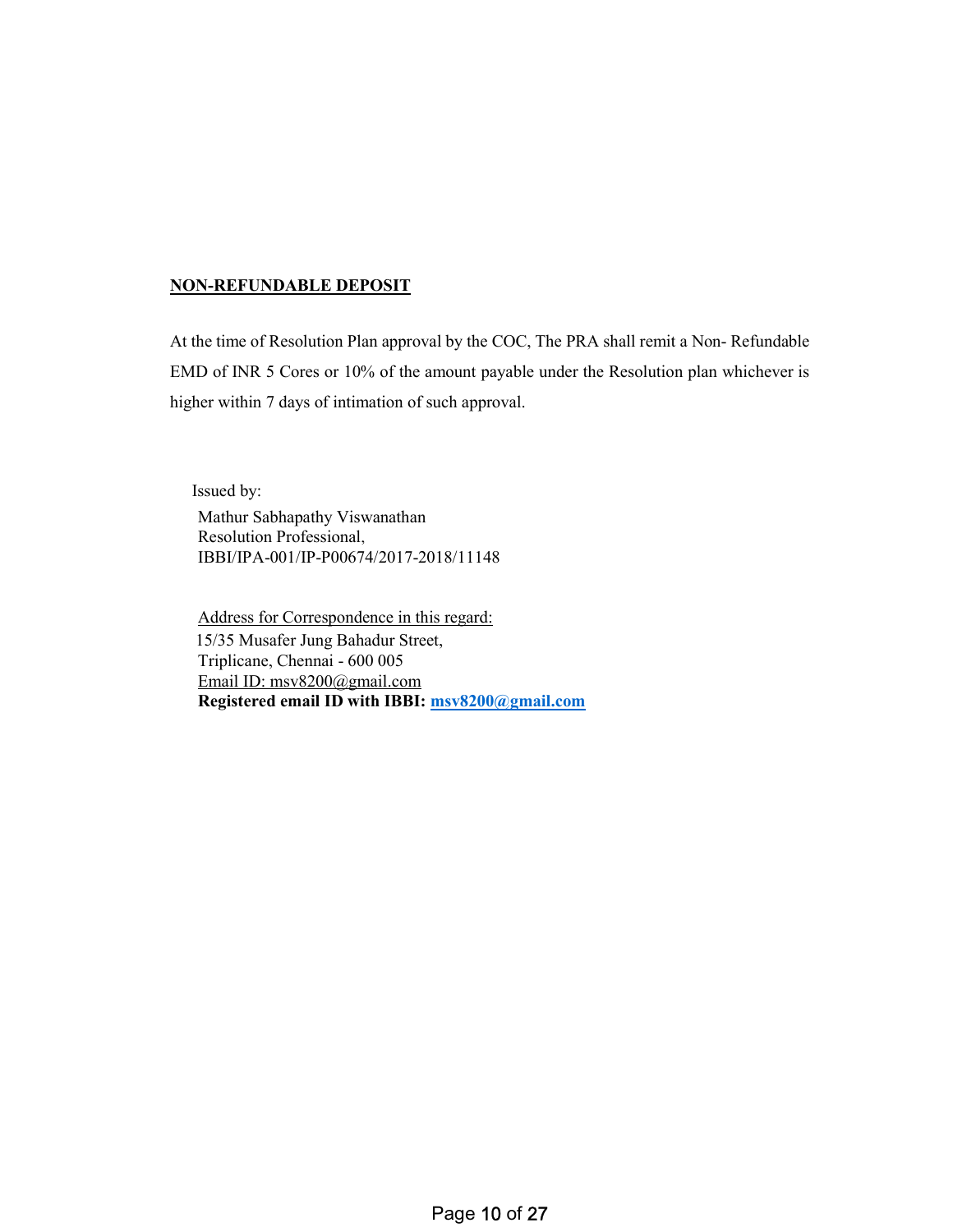## ANNEXURE 'A' ELIGIBILITY AS PER SECTION 29A

Execution instructions:

 $\int$ To be on non-judicial stamp paper of Rs. 100 for Chennai  $\int$ Rs 200 for Delhi. The stamp duty will depend on the state of execution of the eligibility as per Section 29A. Foreign companies submitting expression of interest / resolution plan are required to follow the applicable law in their country and ensure that the documents submitted as part of the expression of interest / resolution plan are appropriately apostilled, and stamp duty paid in India before submission to the resolution professional.]

The execution of this undertaking must be authorized by a duly passed resolution of the board of directors of the prospective resolution applicant or any sub-committee of the board (if so authorized by the board).

Each page of the undertaking is required to be signed by the prospective resolution applicant at the bottom of the page and on the execution page, the deponent must affix his/her full signature and additionally affix the rubber stamp seal of the prospective resolution applicant.

Where the resolution applicant is a consortium, said undertaking shall be furnished by each member of the consortium.

Kindly fill in the requisite details in each of the items where information is left blank or has been sought.]

### UNDERTAKING

I, [name of the chairman/managing director/director/authorized person of resolution applicant, authorized by the Board of the resolution applicant for giving such undertaking], Son of  $\begin{bmatrix} 1 & 0 \end{bmatrix}$ , aged about  $\begin{bmatrix} 1 & 0 \end{bmatrix}$  years, currently residing at [Address to be inserted] and having Aadhaar / Passport number  $\int$ , on behalf of *[name of the resolution*] applicant] having registered office at  $\int$  (Resolution Applicant ", a term which also includes any person acting jointly with the Resolution Applicant), do solemnly affirm and state to the committee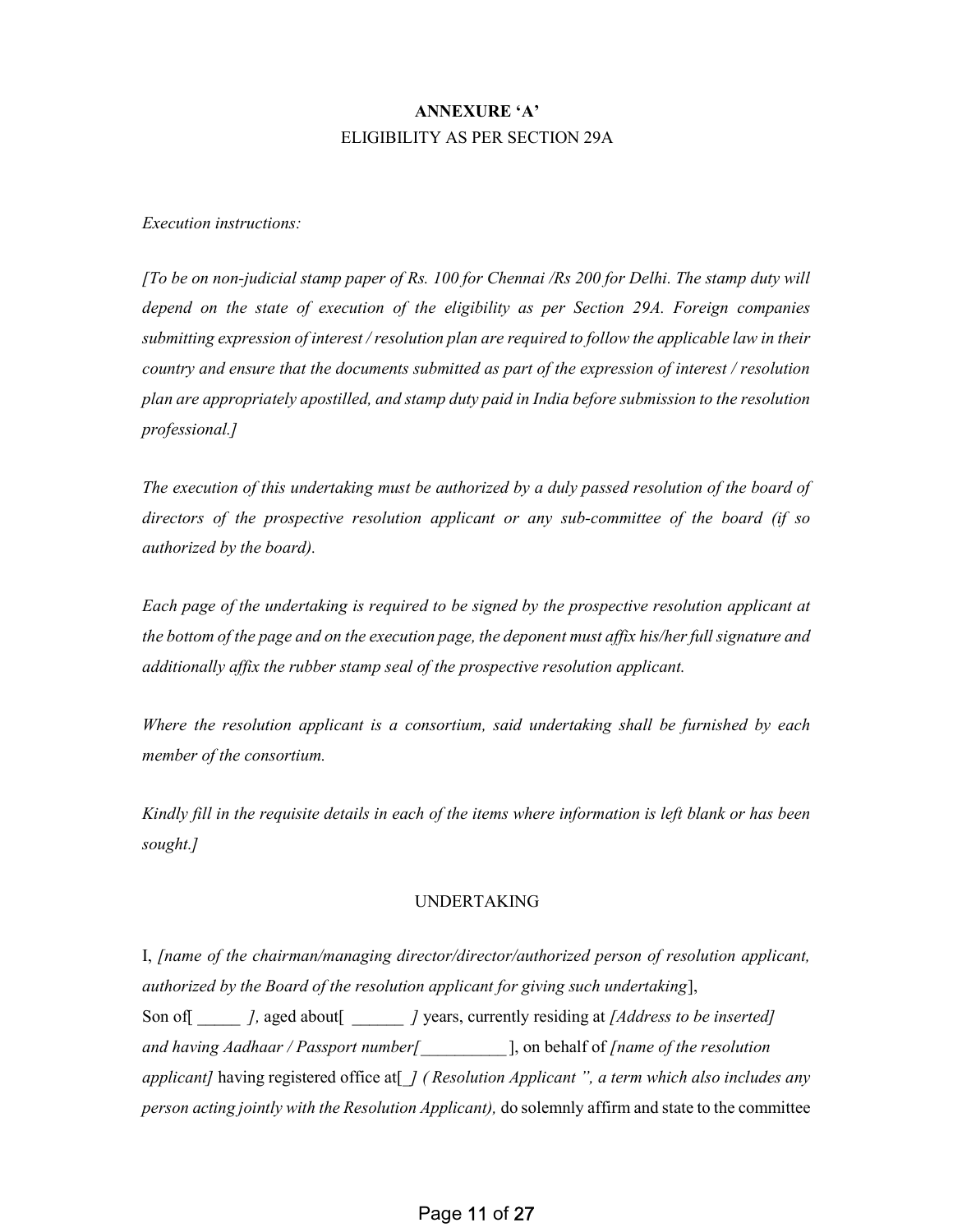of creditors ("CoC") of Leo Primecomp Private Limited ("Company") and the resolution professional of the Company ("RP") as follows:

- 1. That I am duly authorized and competent to make and affirm the instant undertaking for and on behalf of the Resolution Applicant in terms of the [resolution of its board of directors/ power of attorney- to provide other necessary details of such authorization]. The said document is true, valid and genuine to the best of my knowledge, information and belief.
- 2. That neither the Resolution Applicant, nor any other person acting jointly or in concert with the Resolution Applicant, nor any 'connected person' (as defined under Section 29A of the Insolvency and Bankruptcy Code, 2016, as amended from time to time ("Code")) and nor any other person covered under Section 29A of the Code:
	- (a) is an undischarged insolvent;

-

- (b) is a willful defaulter in accordance with the guidelines of the Reserve Bank of India issued under the Banking Regulation Act, 1949 [10 of 1949];
- (c) is at the time of submission of the expression of interest and / or resolution plan a person who,(i) has an account which has been classified as non-performing asset in accordance with the guidelines of the Reserve Bank of India issued under the Banking Regulation Act, 1949 or the guidelines of a financial sector regulator issued under any other law for the time being in force, or (ii) controls or manages or is the promoter of a corporate debtor whose account has been, classified as nonperforming asset in accordance with the guidelines of the Reserve Bank of India issued under the Banking Regulation Act, 1949 or the guidelines of a financial sector regulator issued under any other law for the time being in force; and such classification has continued for a period of one year or more from the date of such classification till the date of commencement of the corporate insolvency resolution process of the Company and all such over due amounts along with interest, costs and charges thereon have not been fully repaid at the time of submission of expression of interest and  $/$  or resolution plan;<sup>1</sup>

<sup>&</sup>lt;sup>1</sup> If the resolution applicant is a financial entity and is not a related party of the corporate debtor, taking into consideration the Explanation I to Section 29A(c) of the Code, such person may delete this provision.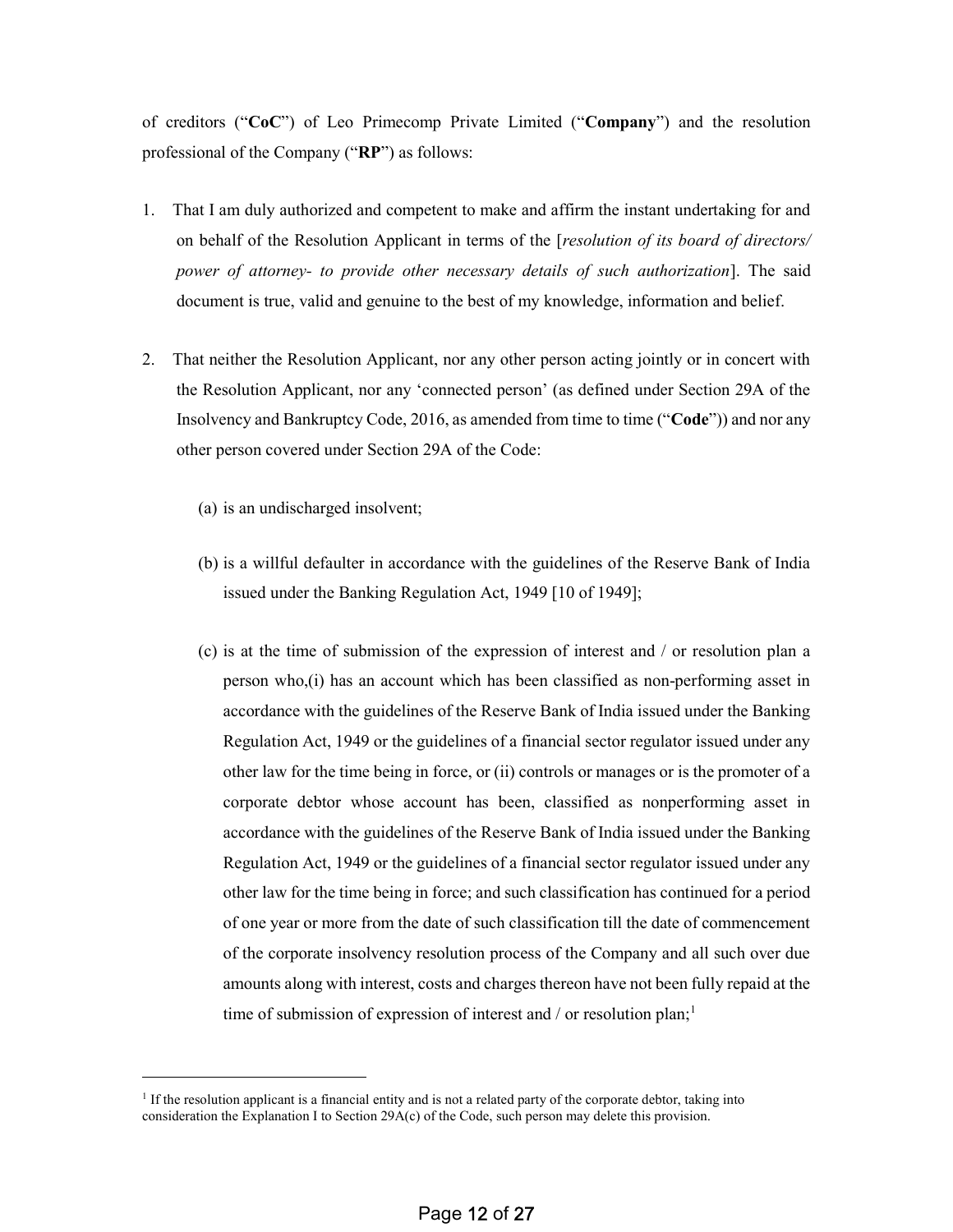(d) has been convicted for any offence punishable with imprisonment -

- (i) for two years or more under any statute specified under the Twelfth Schedule of the Code and two years have not passed from the date of release from such imprisonment; or
- (ii) for seven years or more under any law for the time being in force and two years have not passed from the date of release from such imprisonment;
- (e) is disqualified to act as a director under the Companies Act, 2013 [18 of2013];
- (f) is prohibited by the Securities and Exchange Board of India from trading in securities or accessing the securities markets;
- (g) has been a promoter or in the management of or control of a corporate debtor in which any preferential transaction or undervalued transaction or extortionate credit transaction or fraudulent transaction has taken place and in respect of which an order has been made by the Adjudicating Authority viz. Hon'ble National Company Law Tribunal (or its appellate tribunal / court) under the Code (other than a preferential transaction, undervalued transaction, extortionate credit transaction or fraudulent transaction which has taken place without any contribution by the Resolution Applicant in an entity acquired by the Resolution Applicant, prior to such acquisition by way of a resolution plan approved under the Code or pursuant to a scheme or plan approved by a financial sector regulator or court);
- (h) has executed a guarantee in favour of a creditor, in respect of a corporate debtor against which an application for insolvency resolution made by such creditor has been admitted under the Code and such guarantee has been invoked by the creditor and remains unpaid in full or in part;
- (i) is subject to any disability, corresponding to the aforesaid conditions under any law in a jurisdiction outside India;
- (j) Has a connected person not eligible under clause (a) to (i) hereinabove.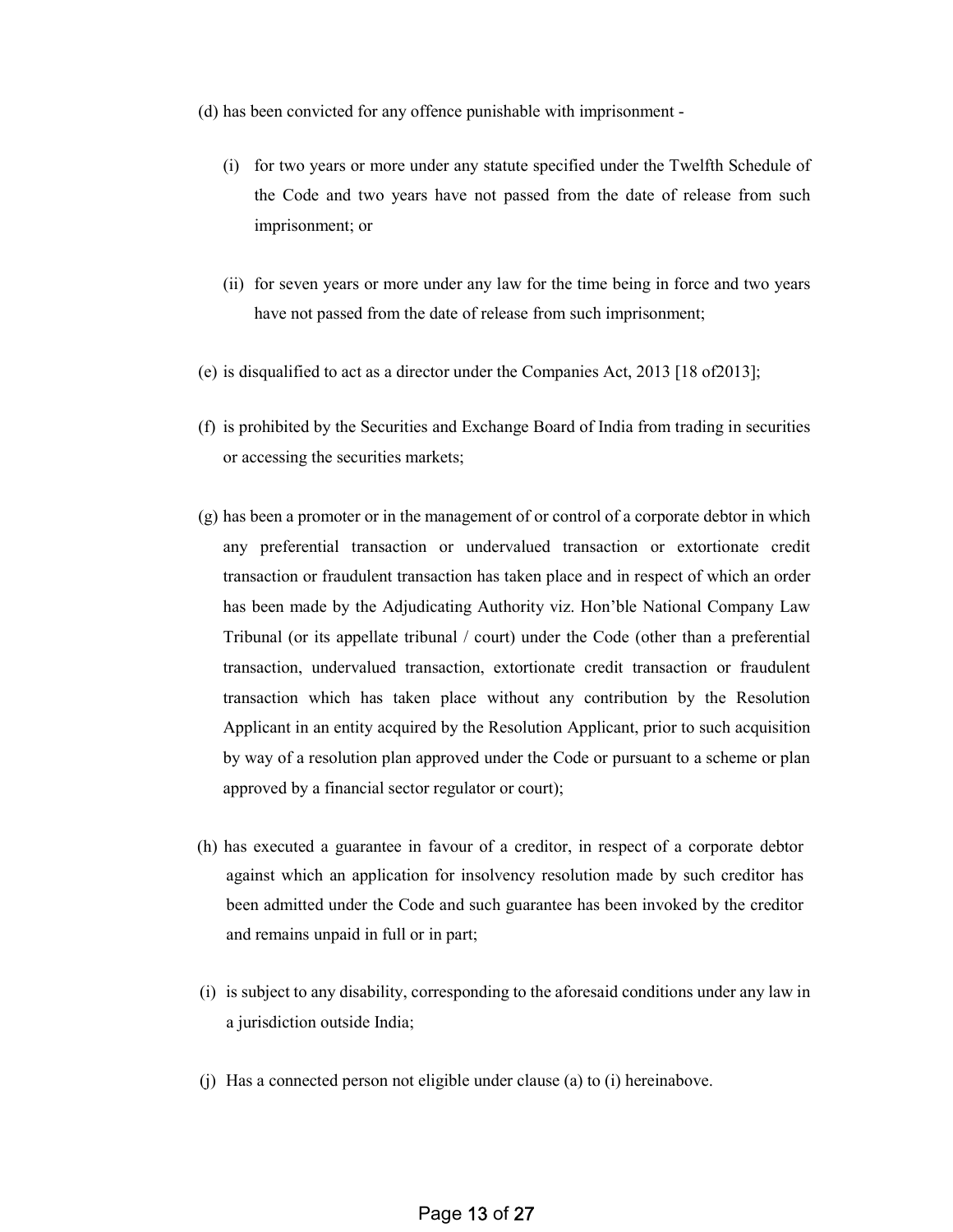- 3. That the Resolution Applicant unconditionally and irrevocably agrees and undertakes that it shall make full disclosure in respect of itself and all its connected persons as required under Regulation 38(3) of the Insolvency and Bankruptcy Board of India (Insolvency Resolution Process for Corporate Persons) Regulations, 2016, as applicable to the corporate insolvency resolution process of the Corporate Debtor.
- 4. That neither the Resolution Applicant, nor any other person acting jointly or in concert with the Resolution Applicant, nor any 'connected person' (as defined under Section 29A of the Code)has:
	- (a) withdrawn or sought any deviation to its resolution plan in any corporate insolvency resolution process, or avoided or delayed or defaulted in the implementation of the resolution plan approved by the committee of creditors / Adjudicating Authority; or delayed or failed to implement any conditions as contained in the process document / note issued under any corporate insolvency resolution process (including the submission of any guarantee / security documents as envisaged under the process document / note of any corporate insolvency resolution process);
	- (b) had any resolution plan filed by it withdrawn / rejected or applied to be withdrawn / rejected from the Adjudicating Authority / committee of creditors owing to any non-compliance / default by it;
	- (c) failed to implement its resolution plan approved by committee of creditors / Adjudicating Authority in accordance with its terms ;or
	- (d) in order to avoid the obligations under its resolution plan approved by committee of creditors / Adjudicating Authority, challenged the process document / note or process there under issued by a resolution professional / committee of creditors with respect to a corporate insolvency resolution process, in any court of law or sought any deviation from the resolution plan submitted by it which is not acceptable to the committee of creditors of the relevant matter.
- 5. That Resolution Applicant unconditionally and irrevocably agrees and undertakes that it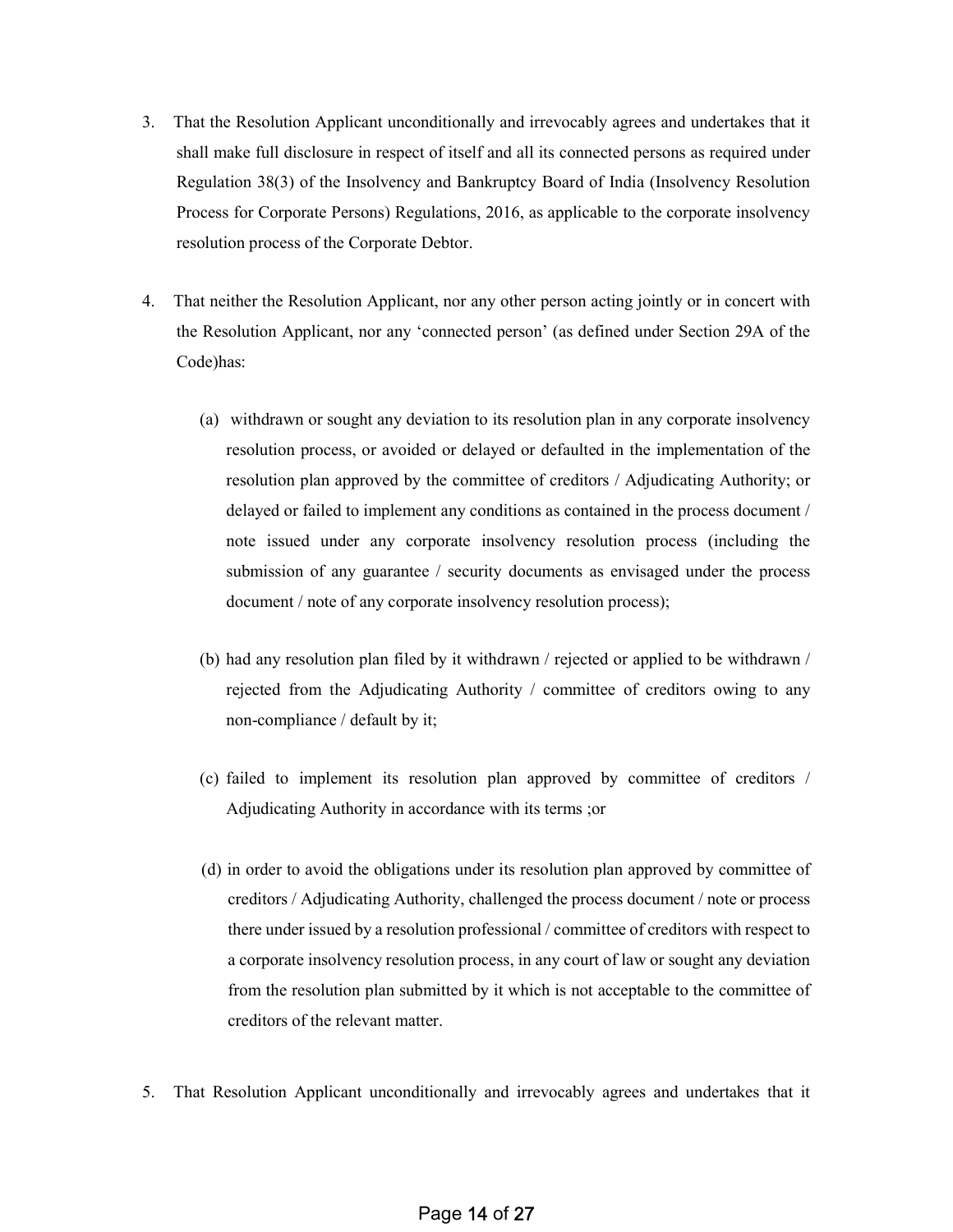meets the criteria specified by the committee under clause (h) of sub-section (2) of section 25 and that it shall intimate the resolution professional forthwith if it becomes ineligible at any time during the CIRP of the Company.

- 6. That Resolution Applicant unconditionally and irrevocably agrees and undertakes that it that every information and records provided in expression of interest is true and correct and discovery of any false information or record at any time will render the applicant ineligible to submit resolution plan, forfeit/invoked any refundable deposit, and attract penal action under the Code as per Regulation 36A (7) (f) of the CIRP Regulations, 2016.
- 7. Any amounts accrued on account of forfeiture / invocation above shall not form part of assets of Company, and shall be available to Creditors for appropriation in accordance with waterfall set out in the successful resolution plan or in accordance with Section 53 IB Code, as the case may be, at the end of moratorium.
- 8. That the Resolution Applicant unconditionally and irrevocably represents, warrants and confirms that it is eligible under the terms and provisions of the Code (read with the relevant regulations framed there under) to submit an expression of interest and a resolution plan and it shall provide all documents, representations and information as may be required by the RP or the CoC to substantiate that the Resolution Applicant is eligible under the applicable provisions of the Code and the rules and regulations there under to submit a resolution plan in respect of the Company.
- 9. That the Resolution Applicant unconditionally and irrevocably undertakes that it shall provide all data, documents and information as may be required to verify the statements made under this undertaking.
- 10. That the Resolution Applicant understands that the RP and the CoC may evaluate the expression of interest and / or resolution plan to be submitted by the Resolution Applicant or any other person acting jointly with it and such evaluation shall be on the basis of the confirmations, representations and warranties provided by the Resolution Applicant under this undertaking.
- 11. That the Resolution Applicant agrees that each member of the CoC and the RP are entitled to rely on the statements and affirmations made in this undertaking for the purposes of determining the eligibility and assessing, agreeing and approving the resolution plan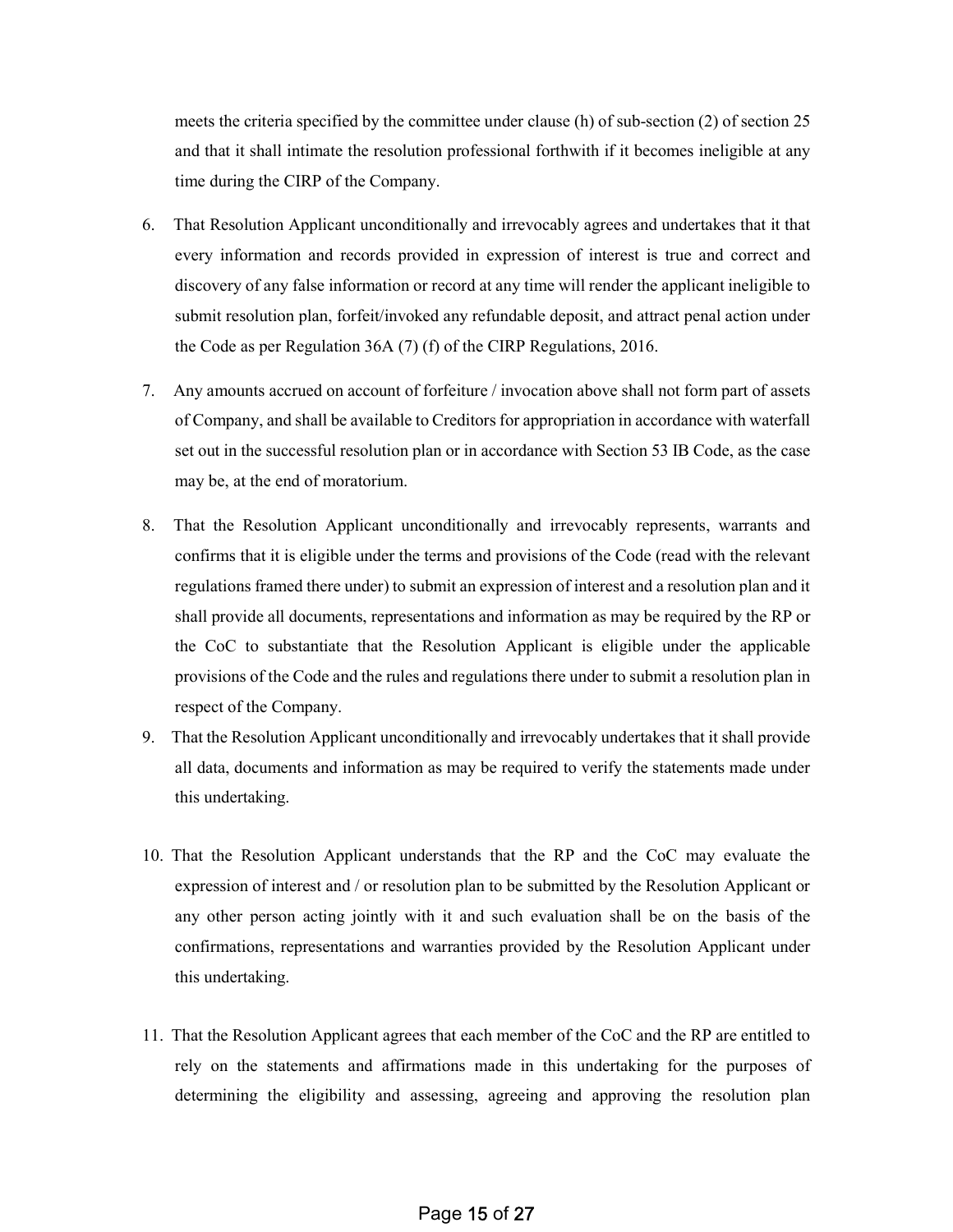submitted by the Resolution Applicant.

- 12. That in the event any of the statements contained herein are found to be untrue or incorrect, then the Resolution Applicant unconditionally agrees to indemnify and hold harmless the RP and each member of the CoC against any losses, claims or damages incurred by the RP and / or the members of the CoC on account of such ineligibility of the Resolution Applicant.
- 13. That the Resolution Applicant agrees and undertakes to disclose/inform forthwith, to the RP and the members of the CoC, if the Resolution Applicant becomes aware of any change in factual information in relation to it or its connected person (as defined under the Code) which would make it ineligible under any of the provisions of Section 29A of the Code at any stage of the corporate insolvency resolution process of the Company, after the submission of this undertaking.
- 14. That if, at any time after the submission of this undertaking and before the approval of the Resolution Applicant's resolution plan by the Adjudicating Authority i.e. Hon'ble National Company Law Tribunal under the Code, the Resolution Applicant becomes ineligible to be a Resolution Applicant as per the provisions of the Code (and in particular Section 29A of the Code), the fact of such ineligibility shall be forthwith brought to the attention of the RP and the CoC.
- 15. That this undertaking shall be governed in accordance with the laws of India and the National Company Law Tribunal, /National Company Law Appellate Tribunal/ Courts of Chennai shall have the exclusive jurisdiction over any dispute arising under this undertaking.

SOLEMNLY AFFIRMED AT \_\_\_\_\_\_\_\_\_\_\_\_\_\_\_

ON THISTHE [ \_\_\_] DAY OF [ \_\_ ] 2021

DEPONENT

Before me,

Notary/ Oath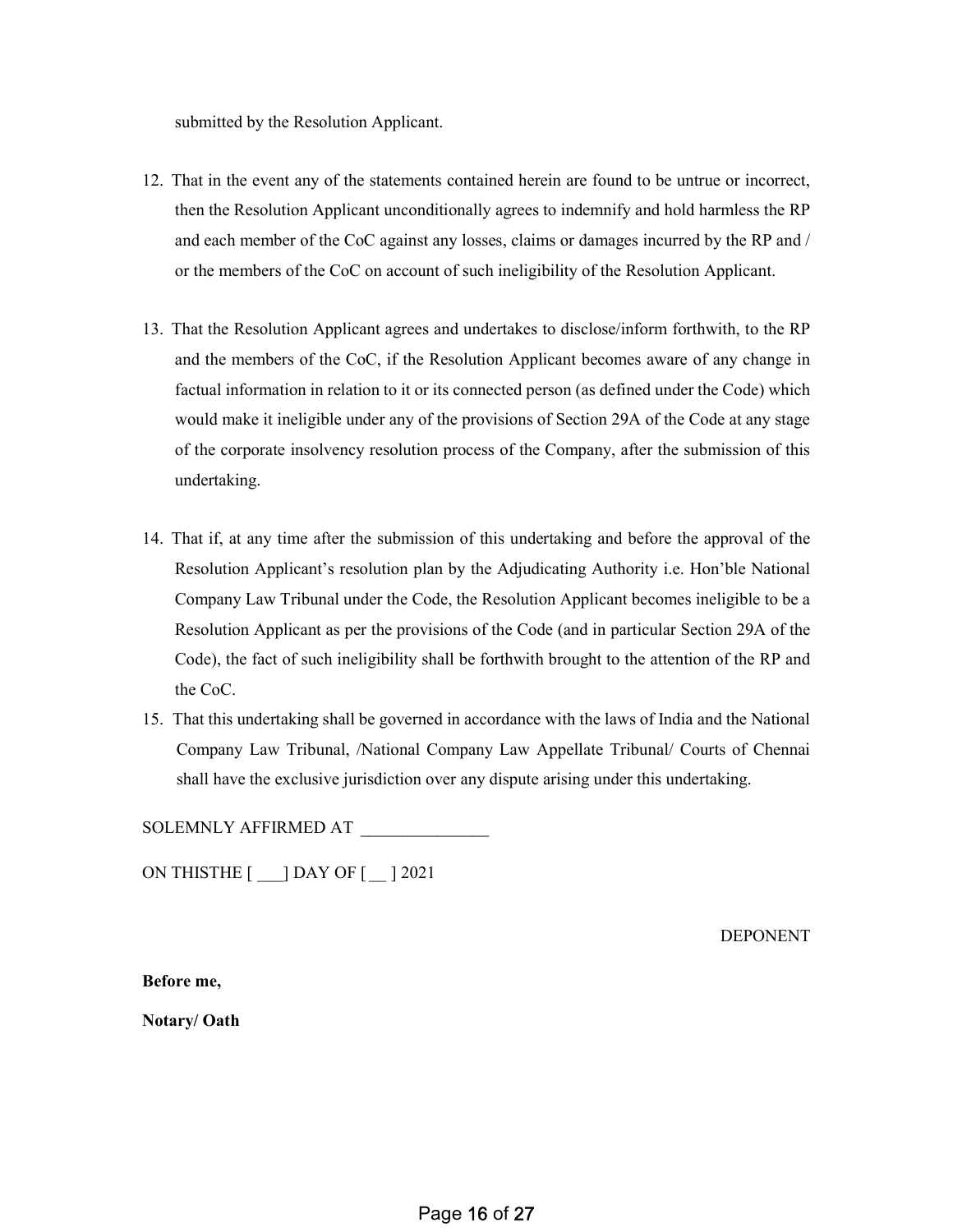### Commissioner

### VERIFICATION:

I, [name of the chairman/managing director/director/authorized person of resolution applicant, authorized by the Board of the resolution applicant company (in case of a company) for giving such affidavit], the deponent above named, on behalf of [name of the resolution applicant], having registered office at [ \_\_\_\_\_\_\_\_\_\_\_\_\_\_\_\_\_\_\_\_\_\_\_\_\_\_\_\_ ], do hereby verify and state that the contents of the above affidavit are true to the best of my knowledge and nothing material has been concealed therein.

Verified at  $[\underline{\hspace{1cm}}]$ , on this the  $[\underline{\hspace{1cm}}]$  day of  $[\ ]$  2021.

DEPONENT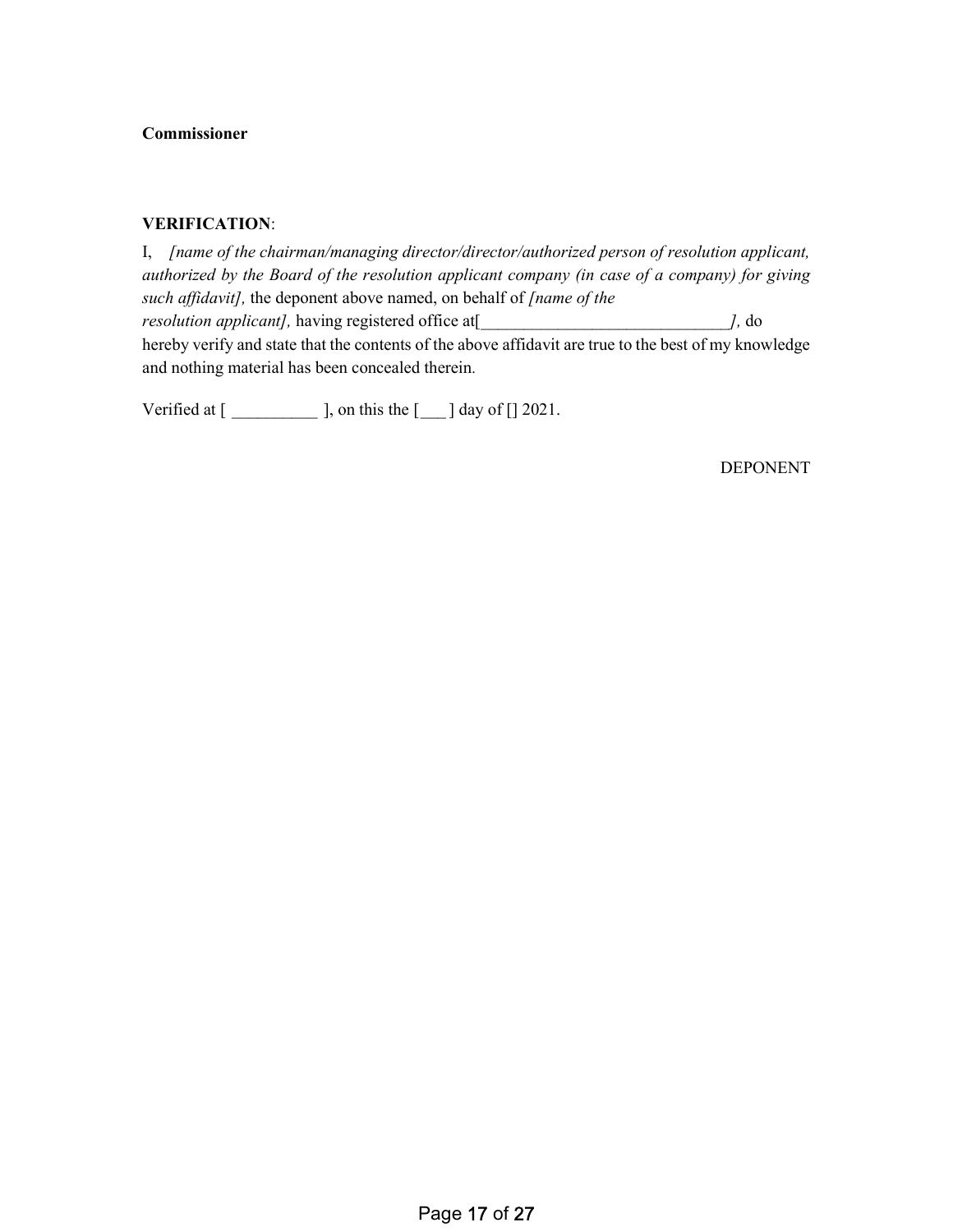# ANNEXURE 'B'

# BANK GUARANTEE

INTENTIONALLY LEFT BLANK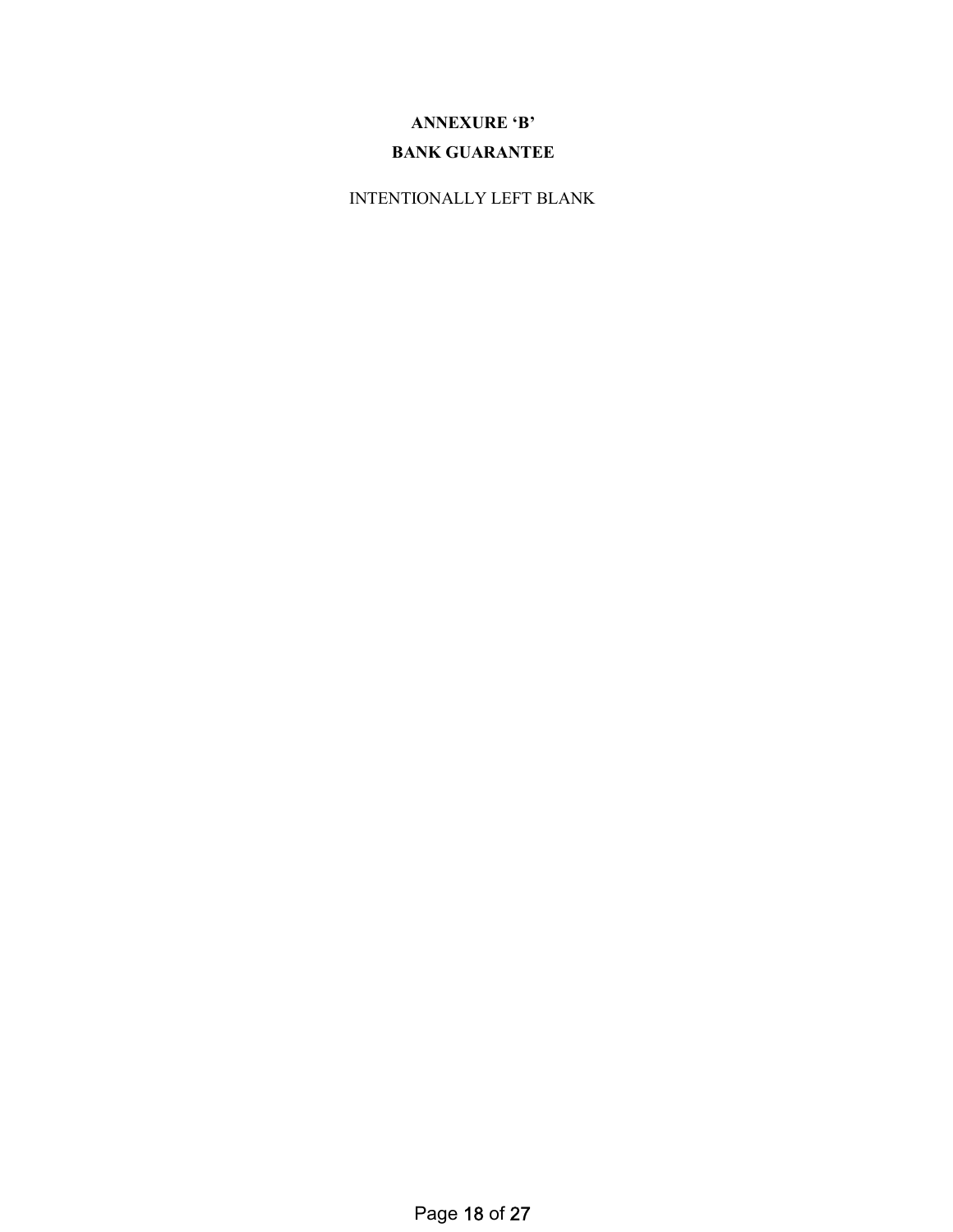#### ANNEXURE 'C'

### FORMAT OF EXPRESSION OF INTEREST

#### [On the Letterhead of the Lead Member/Prospective Resolution Applicant Submitting the EOI]

Date: [ $\cdot$ ]

Mr. Mathur Sabhapathy Viswanathan (IP Registration No.: IBBI/IPA-001/IP-P00674/2017-2018/11148)

Address for Correspondence in this regard: 15/35 Musafer Jung Bahadur Street, Triplicane,Chennai 600 005 Email : msv8200@gmail.com

# Subject: Expression of Interest ("EOI") for submitting Resolution Plan for Leo Primecomp Private Limited ("Company") Undergoing Corporate Insolvency Resolution Process ("CIRP").

Dear Sir,

To,

In response to the invitation for submission of expression of interest dated September 28, 2021 "IEOI") inviting expression of interest ("EOI") for submission of resolution plans ("Resolution Plan") for the Company as per the provisions of the Insolvency and Bankruptcy Code, 2016 ("Code"), we confirm that we have understood the eligibility and other criteria mentioned in the IEOI and meet the necessary threshold and criteria mentioned therein and are submitting our EOI for submission of a Resolution Plan for the Company.

We understand and confirm that

- (a) the EOI will be evaluated by the Resolution Professional of Leo Primecomp Private Limited along with the COC, based on the information provided by us in this EOI and attached documents to determine whether we qualify to submit the Resolution Plan for the Company;
- (b) the RP/ COC reserve the right to determine at their sole discretion, whether or not we qualify for the submission of the Resolution Plan for the Company and may reject the EOI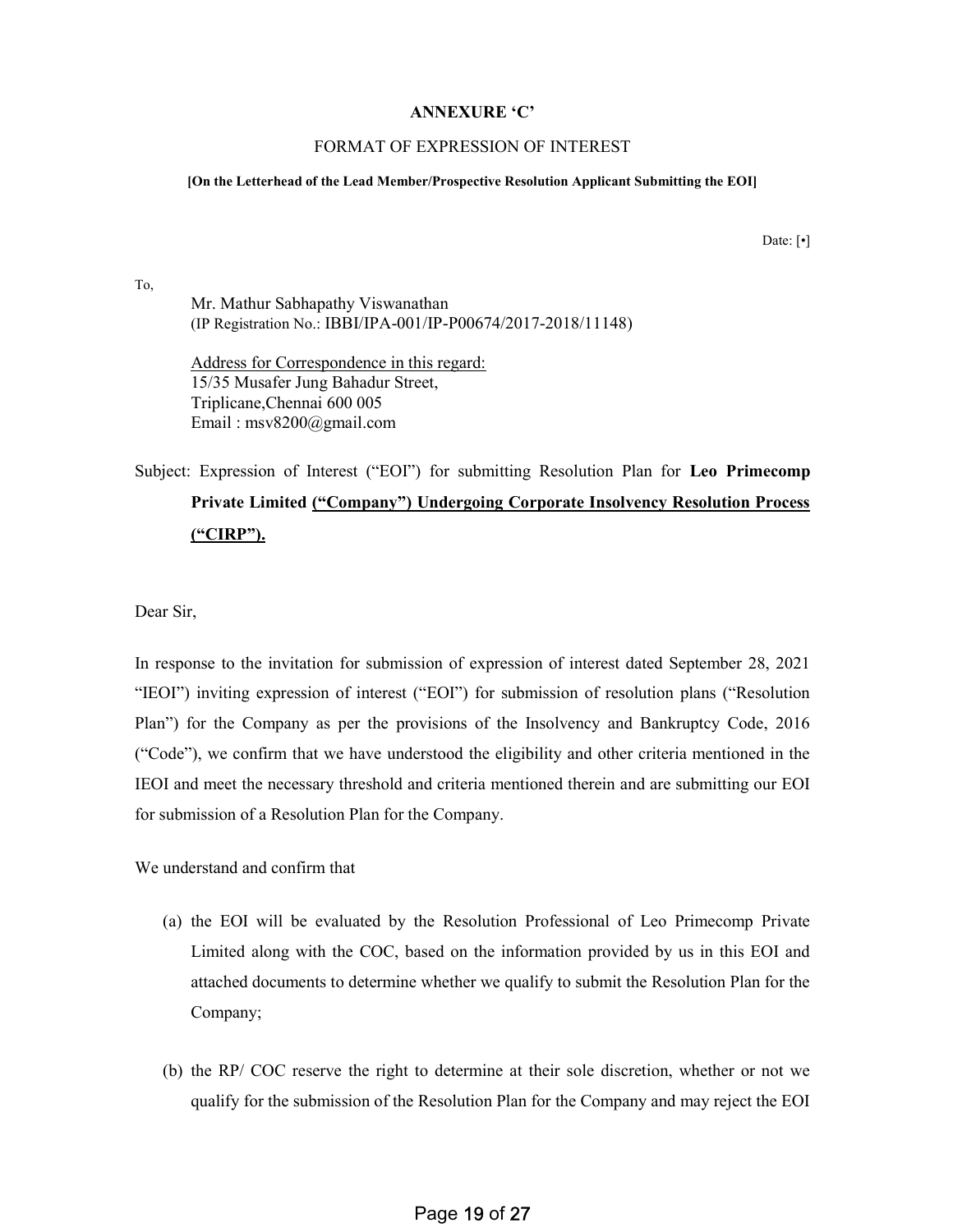submitted by us and not include us in the provisional or final list of eligible prospective resolution applicants;

- (c) the RP/ the COC reserve the right to conduct due-diligence on us and/or request for additional information or clarification from us for the purposes of the EOI and we shall promptly comply with such requirements. Failure to satisfy the queries of RP/ COC may lead to rejection of our EOI;
- (d) meeting the qualification criteria set out in IEOI alone does not automatically entitle us to participate in the next stage of the bid process;
- (e) along with our EOI, we have also enclosed information/documents as required in the IEOI.

For further information/ queries, please contact:

Yours Sincerely,

On behalf of *[Insert the name of the entity submitting the EOI]* Signature:

Name of Signatory:

Designation:

Company Seal/Stamp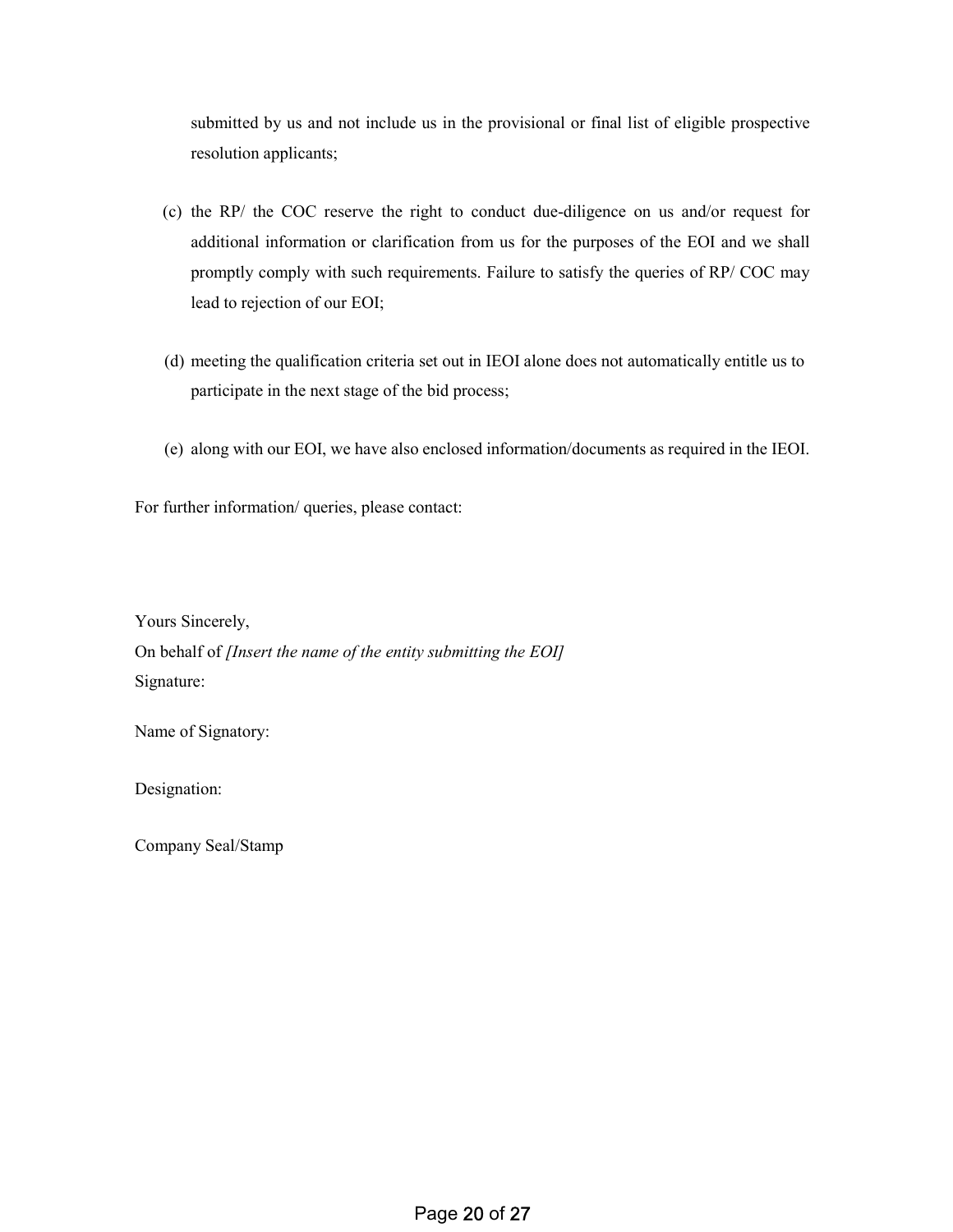## ANNEXURE-'D' CONFEDENTIALITY UNDERTAKING

[To be on non-judicial stamp paper of Rs. 100 for Chennai. The stamp duty will depend on the state of execution of the confidentiality undertaking. In case the confidentiality undertaking is executed outside India, such confidentiality undertaking is required to be apostilled / consularized (as may be applicable) and stamped at the place of receipt of the undertaking within India before submission to RP.

The execution of the confidentiality undertaking must be authorized by a duly passed resolution of the board of directors of the prospective resolution applicant or any subcommittee of the board (if so authorized by the board).

Each page of the confidentiality undertaking is required to be signed by the prospective resolution applicant at the bottom of the page and on the execution page, the authorized signatory must affix his/her full signature and additionally affix the rubber stamp seal of the prospective resolution applicant.

Where the Resolution Applicant is a consortium, said undertaking shall be furnished by each member of the consortium.]

Mr.Mathur Sabhapathy Viswanathan Dated [•] Resolution Professional Leo Primecomp Private Limited (Under Corporate Insolvency Resolution Process) Flat No 61 & 62, Lakshmanan Nagar, Kandanchavadi Chennai 600096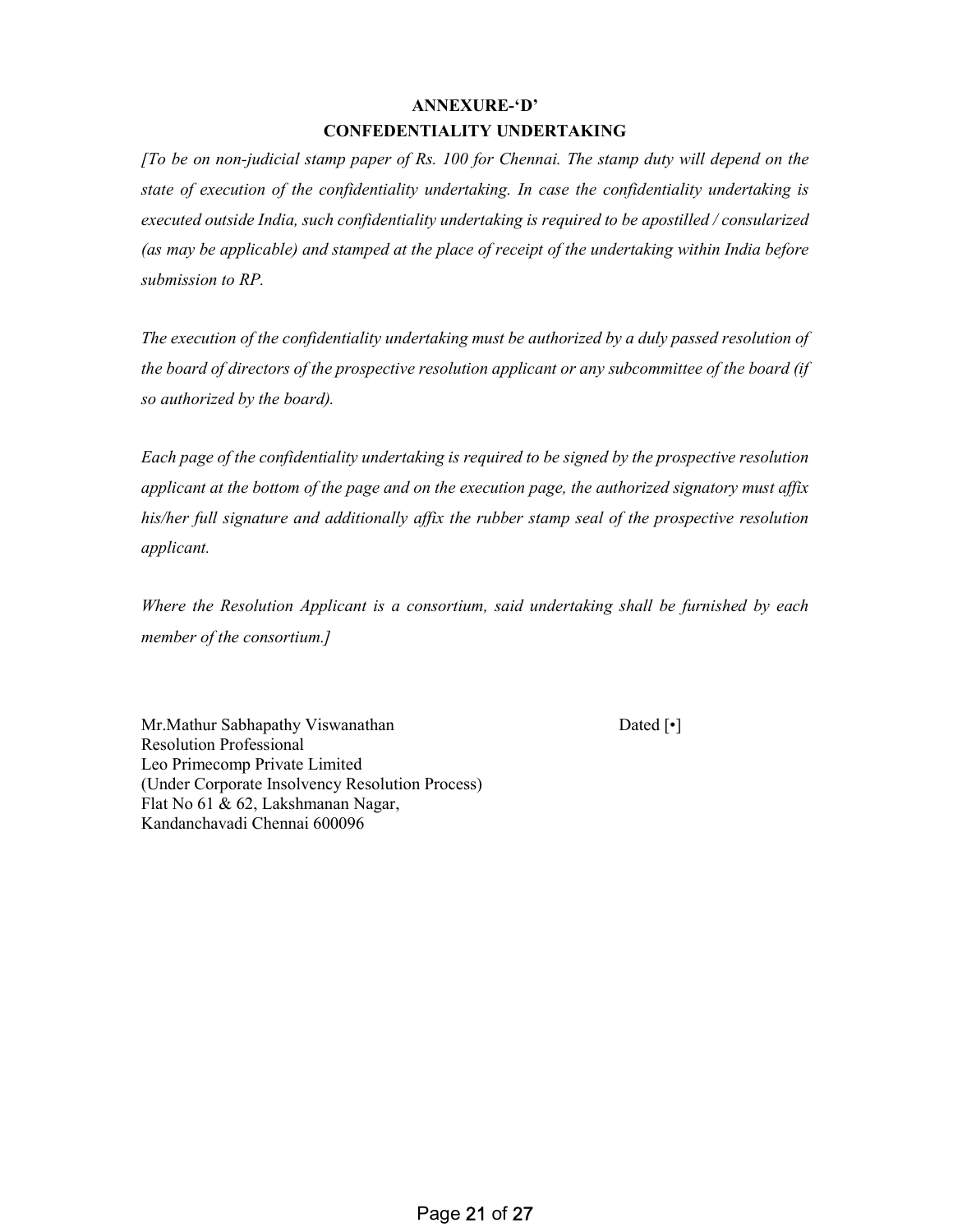# UNDERTAKING UNDER SECTION 29 OF THE INSOLVENCY AND BANKRUPTCY CODE, 2016 AND REGULATION 36(4) OF THE INSOLVENCY AND BANKRUPTCY BOARD OF INDIA (INSOLVENCY RESOLUTION PROCESS FOR CORPORATE PERSONS) REGULATIONS, 2016 TO MAINTAIN CONFIDENTIALITY

- 1. On 24<sup>th</sup> July 2019, the Chennai Bench of National Company Law Tribunal ("NCLT") has directed commencement of corporate insolvency resolution process ("CIRP") against Leo Primecomp Private Limited ("Company") from 24<sup>th</sup> July 2019 under the Insolvency and Bankruptcy Code, 2016 ("IBC"). Mr. Mathur Sabhapathy Viswanathan, a registered insolvency professional, was appointed as interim resolution professional of Leo Primecomp Private Limited by order dated  $24<sup>th</sup>$  July 2019, which was communicated on  $27<sup>th</sup>$  July 2019. He was later appointed as resolution professional ("Resolution Professional") by the committee of creditors of Leo Primecomp Private Limited (" $CoC$ ") through voting in the 1<sup>st</sup> COC held on 26.08.2019.
- 2. On passing of the order dated 24th July 2019, the powers of the board of directors of Company stood suspended and the powers of its board of directors now vest in Mr. Mathur Sabhapathy Viswanathan .
- 3. It is the duty of the Resolution Professional under the IBC to prepare an Information Memorandum ("IM") of the corporate debtor and invite the resolution applicants to submit a resolution plan.
- 4. Pursuant to the invitation for resolution plans from potential resolution applicants by the Resolution Professional, we are interested in submitting a resolution plan for Leo Primecomp Private Limited to the Resolution Professional.
- 5. We require a copy of the IM of Company and other additional information relating to Company and its subsidiaries that may be necessary to prepare a resolution plan of Company by us, either directly or through our affiliates, for submission to the Resolution Professional. We note, understand and acknowledge that:
	- (i) You have prepared an IM of Company in terms of Section 29 of the IBC read with the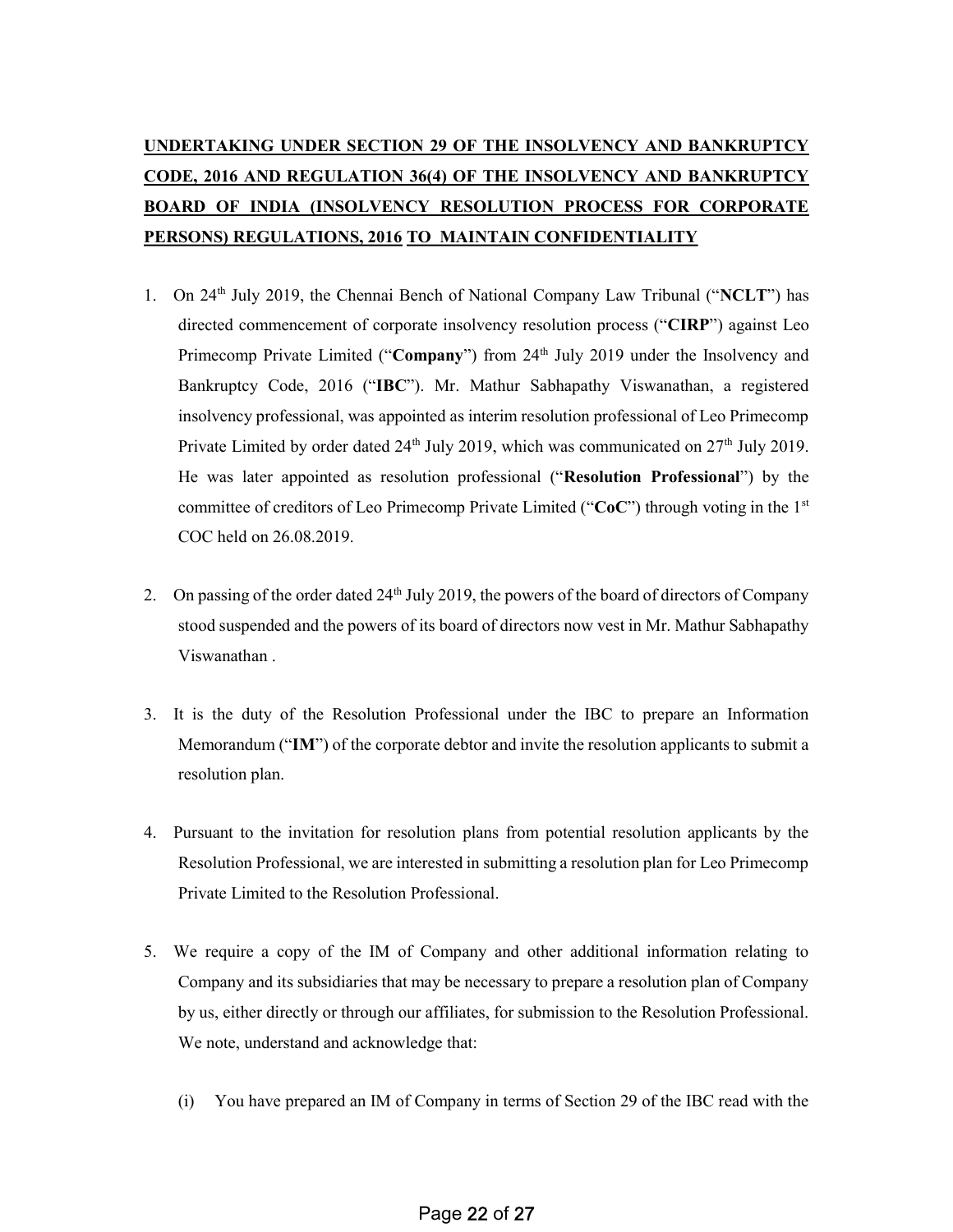relevant regulations framed under the IBC. We further note and understand that the information contained in the IM is confidential information and can be made available to a resolution applicant only after obtaining an undertaking of confidentiality as required under Section 29 of the IBC and Regulation 36 of the Insolvency and Bankruptcy Board of India (Insolvency Resolution Process for Corporate Persons) Regulations, 2016 ("CIRP Regulations") only for the purpose of submitting the resolution plan for Company;

- (ii) IM is prepared on the basis of information provided by the management of Company and its creditors. No representation or warranty, express or implied, is given by the Resolution Professional or the advisors appointed by the Resolution Professional or any of its partners, directors, officers, affiliates, employees, advisors or agents (unless specifically mentioned under the provisions of the IBC) as to the accuracy or completeness of the contents of this IM or any other document or information supplied, or which may be supplied at any time or any opinions or projections expressed herein or there in;
- (iii) The IM is a dynamic document and may be updated from time to time till a resolution plan is approved by the CoC;
- (iv) Other additional information relating to Company and its subsidiary companies, if any, may be necessary for preparing the resolution plan;
- (v) Any additional or supplementary information or clarification besides the IM, including those provided by way of emails or on telephone or in meetings provided to us by the Resolution Professional or his team members, including legal advisors are also confidential in nature and shall be construed as a part of the IM.
- 6. The IM, together with any other information, material, document or clarification provided to us, whether as part of the virtual data room or otherwise, including that provided by way of emails or on telephone or in meetings by the Resolution Professional or his team members, including advisors is referred to as "Confidential Information".
- 7. We are executing this undertaking of confidentiality to maintain confidentiality in respect of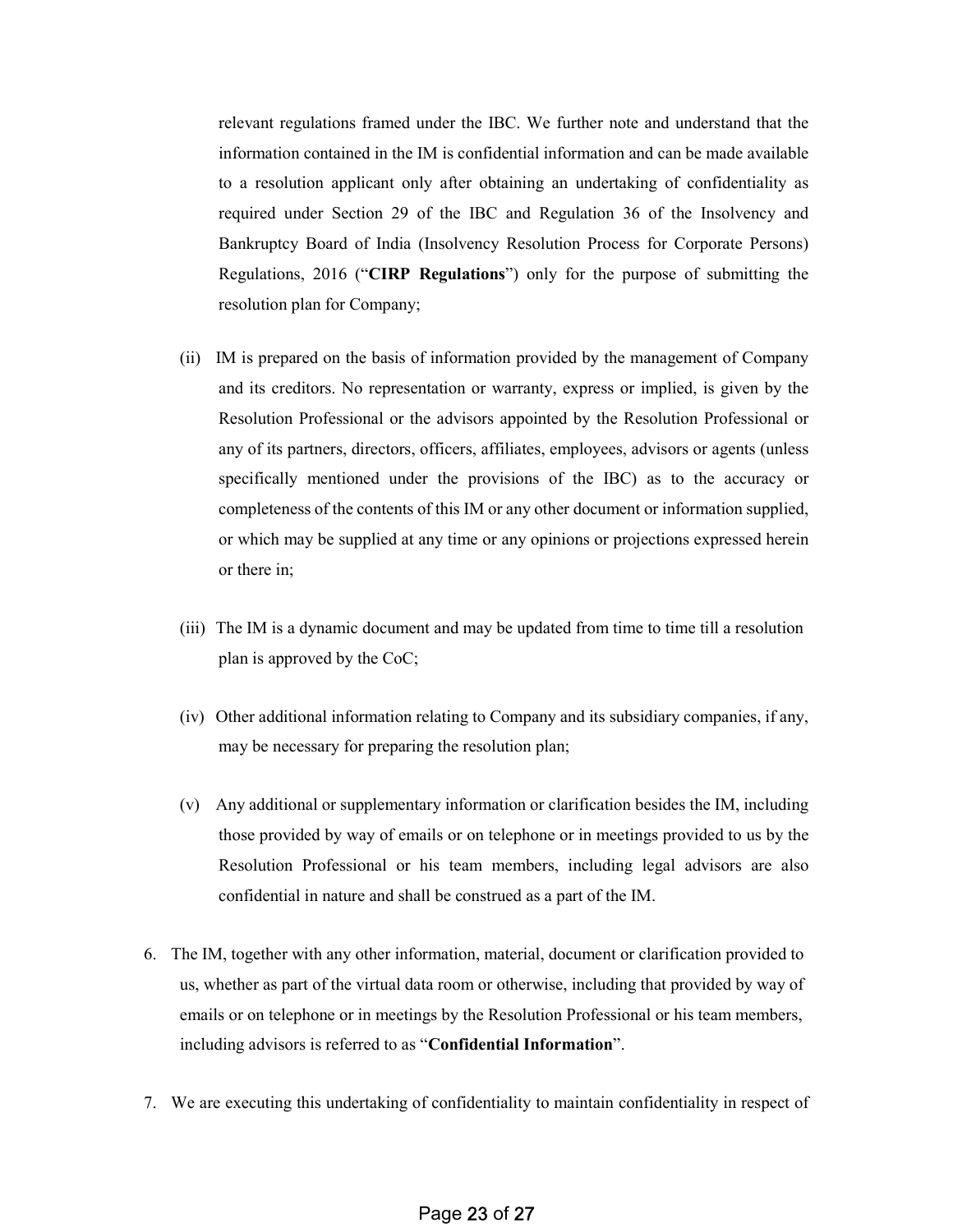the Confidential Information as mandated by the IBC and CIRP Regulations.

- 8. In terms of Section 29 of the IBC and Regulation 36 of the CIRP Regulations we unconditionally and irrevocably agree and undertake:
	- (i) to maintain confidentiality of the Confidential Information and not to use such Confidential Information to cause an undue gain or undue loss to ourselves or any other person.
	- (ii) in terms of Section 29(2) of the IBC,to
		- (a) comply with provisions of law for time being in force relating to confidentiality and insider trading in relation to such Confidential Information;
		- (b) protect any intellectual property of Company and its subsidiary companies which we may have access to;
		- (c) not share this information with any third party unless it is shared on a strict need-to-know basis and clauses (a) and (b) above are complied with;
	- (iii) Except as provided herein, we will not disclose the contents of Confidential Information, as updated from time to time, to any person other than to our affiliates, including, for avoidance of any doubt, our and their directors, officers, employees, agents or advisors, including, without limitation, financial advisors, attorneys, bankers, consultants and accountants, and potential financing sources (collectively, our "Representatives") who need to know such information for the purpose of the Transaction, provided that such Representatives are also bound by the same confidentiality obligations as us. We will be solely responsible for any breach of the provisions of this undertaking of confidentiality by any of our Representatives.
- 9. We accept and acknowledge that the Confidential Information has been developed or obtained by Company through investment of significant time, effort and expense, and that the Confidential Information is valuable, special and unique asset of Company, which provides Company with a significant competitive advantage, and needs to be protected from improper disclosures. We further understand and accept that the information contained in the Confidential Information, as updated from time to time, cannot be used for any purpose other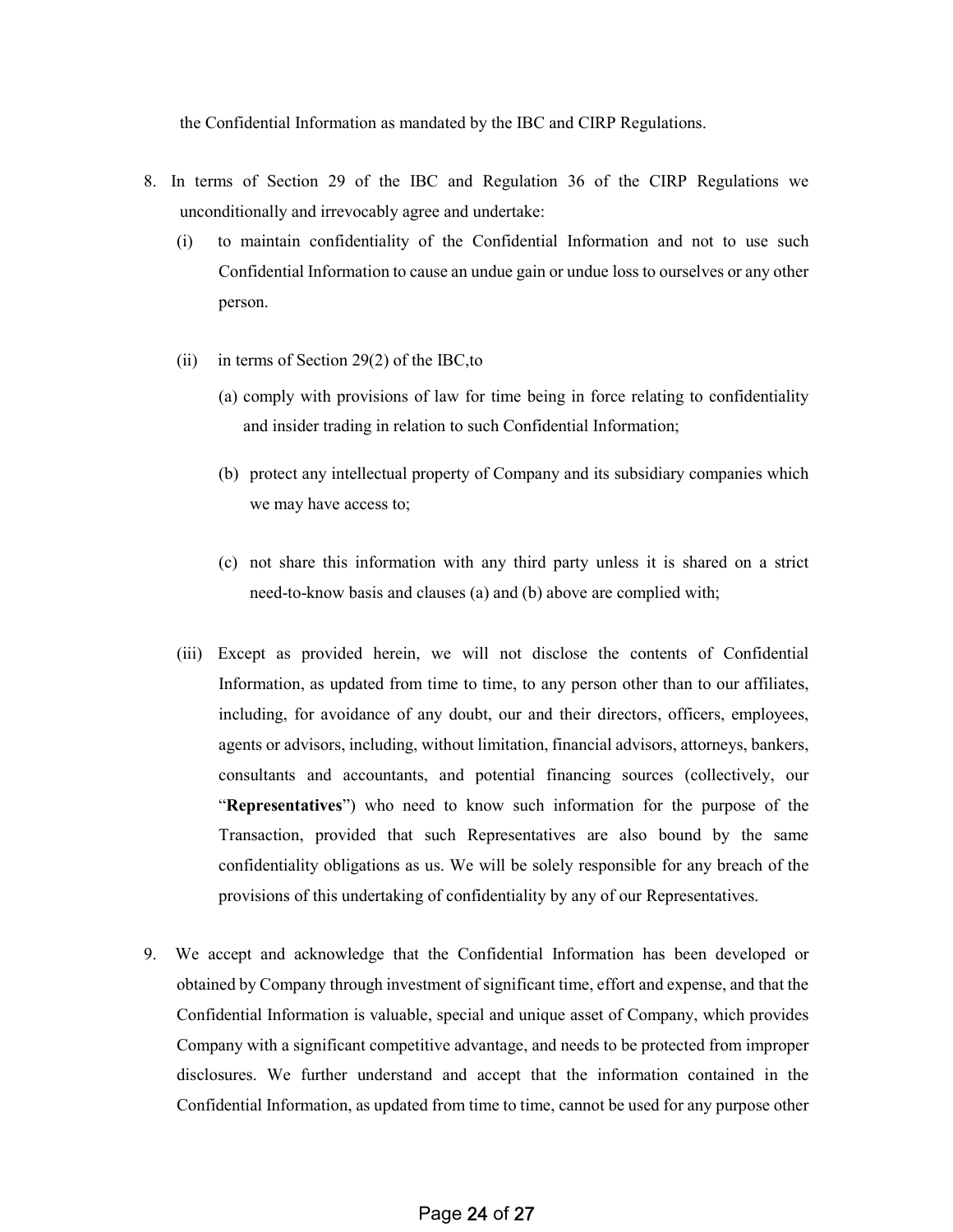than for the Transaction. Accordingly, we unconditionally and irrevocably agree and undertake to ensure that our Representatives agree to:

- (i) maintain confidentiality of the Confidential Information, as provided from time to time, and not to use such Confidential Information to cause an undue gain to themselves / us or undue loss to any other person including Company or any of its creditors and stakeholders;
- (ii) keep the Confidential Information safe in a secure place and protected against theft, damage, loss and unauthorized access and undertakes to keep all documents and other materials reproducing or incorporating confidential information separate from its own confidential information;
- (iii) protect any intellectual property of Company that they may have access to; and
- (iv) Use Confidential Information solely for the purpose of the Transaction and not for any other purpose.
- 10. Notwithstanding anything to the contrary contained herein, the following information

shall however not be construed as Confidential Information:

- (i) information is or becomes publicly available to us or our Representatives without breach of obligations as set out herein ;or
- (ii) prior to its disclosure in connection with the Transaction, was already in our or our Representatives' possession (other than such information made available by the Resolution Professional at any time during the CIR process of Company, which information shall be construed as Confidential Information and shall be bound by the terms of this confidentiality undertaking);or
- (iii) is or has been developed independently by us or our Representatives without reference to or reliance on the Confidential Information disclosed under this undertaking of confidentiality ;or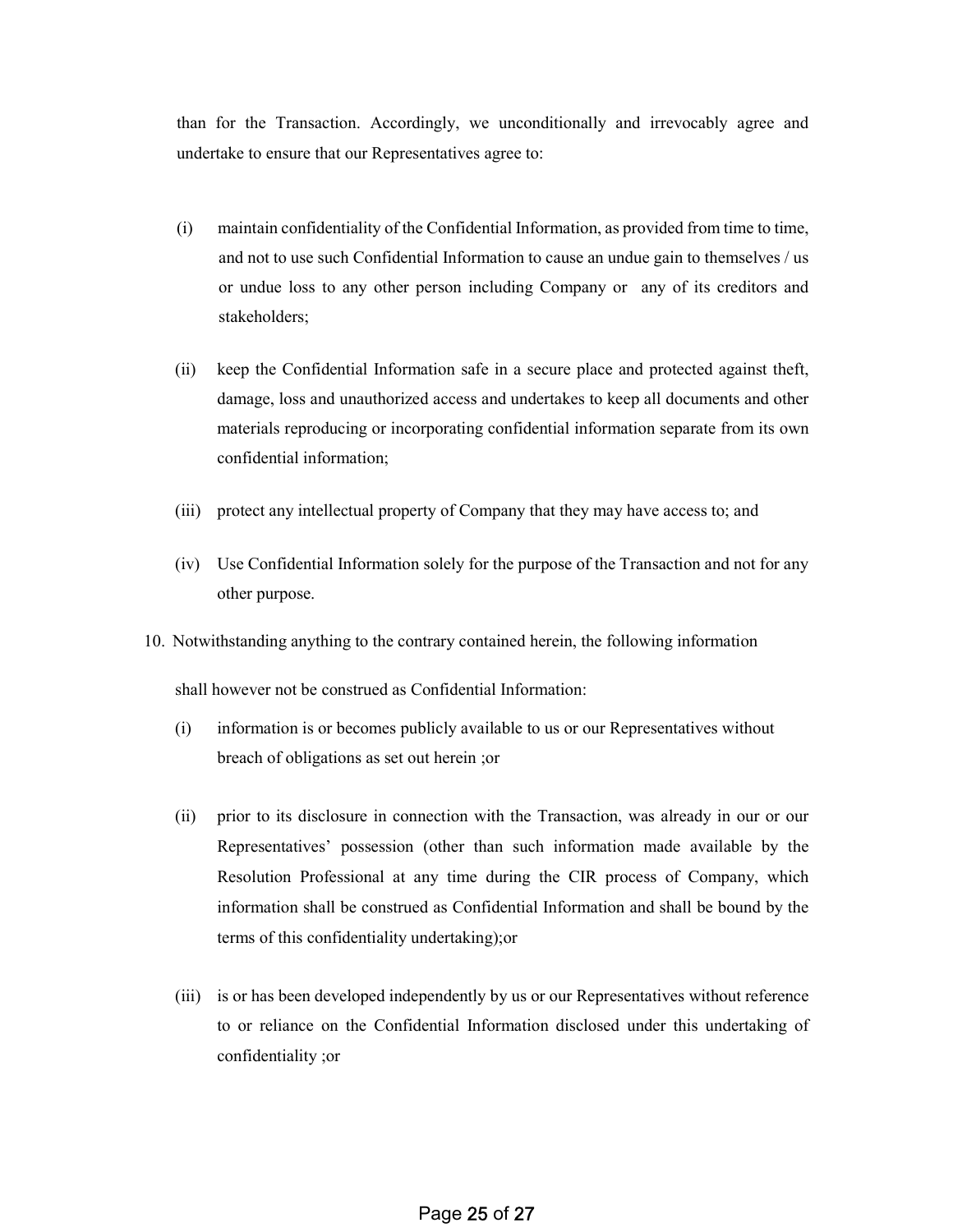- (iv) information was or becomes available on a non-confidential basis from a source that is not known by us or our Representatives to be prohibited from disclosing such information by any contractual, legal, or fiduciary obligation; or
- (v) prior consent by the Resolution Professional is provided for disclosure in writing; or
- (vi) information that is required to be disclosed by us (to the extent required to be disclosed) by any applicable law for the time being in force or by any applicable regulatory authority or regulation or professional standard or judicial process, order of a judicial, regulatory or administrative authority (including by deposition, interrogatory, request for documents, subpoena, civil investigative demand, or similar process) or the guidelines of regulatory/administrative authority or stock exchange.
- 11. This undertaking also applies to Confidential Information accessed through the electronic data room and supersedes any 'click through' acknowledgement or agreement associated with any such electronic data room.
- 12. We agree to keep the Confidential Information safe in a secure place and protected against theft, damage, loss and unauthorized access and undertake to keep all documents and other materials reproducing or incorporating Confidential Information separate from our own confidential information.
- 13. We understand and undertake, in the event of abandonment of the resolution plan submission process and non-submission of the resolution plan; or not being shortlisted for the submission of the resolution plan; or our resolution plan not qualifying for being placed before the CoC; or the CoC rejecting our resolution plan; or the NCLT not approving our resolution plan; or in the event the Resolution Professional calls upon us in writing to do so, we shall immediately return or destroy the Confidential Information including the IM and other information provided by the Resolution Professional or its representatives, without retaining a copy thereof, in electronic or any other form. Notwithstanding anything stated therein, we are permitted to retain information pursuant to our automatic archiving and back-up procedures; provided however, that the copy/information retained by us shall not be used by us in any manner to cause an undue gain to us or undue loss to any other person including Company or any of its creditors and stakeholders and shall be bound to the confidentiality obligations